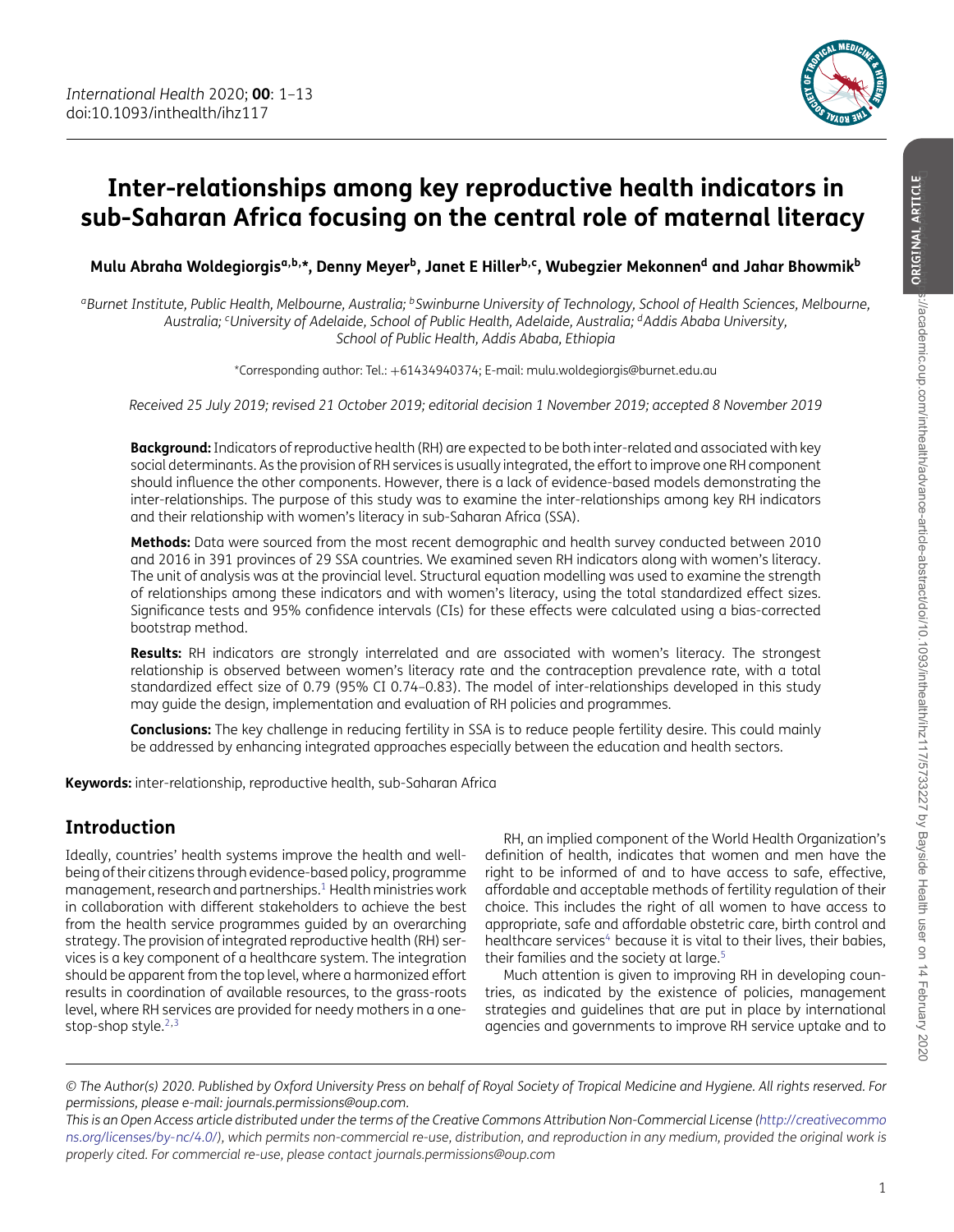prevent, manage and report simple and complicated maternal cases[.6,](#page-9-5)[7](#page-9-6) Nonetheless, the burden of disease associated with RH in the developing world is still unacceptably high. $8$ 

Sub-Saharan Africa (SSA), a region with the highest population growth rate in the world, $9$  is known to be one of the developing regions with the poorest RH status. The maternal mortality ratio, which is considered to be the key impact indicator of health status among all public health statistics, is high, mainly due to high fertility rates,<sup>10</sup> low coverage and poor quality of services, along with the influence of challenging operating environments and harmful traditional practices.<sup>11</sup>

RH services are best provided in an integrated manner.<sup>[12](#page-9-11)</sup> In a region where the density of skilled health professionals is low,  $13$ an integrated approach has the potential to improve synergy and maximize efficiency.<sup>5</sup> The integration of RH services has many other benefits, including improvement of availability of services and supporting staff training that can improve opportunities for early identification and treatment of health problems[.14](#page-9-13) Most importantly, integrated services lead to fulfilment of client needs[.15](#page-9-14) Accordingly, there are considerable efforts made to integrate RH services in SSA[.16,](#page-9-15)[17](#page-9-16)

Family planning (FP), which reduces pregnancy and child birth-related risks by increasing birth intervals, $18$  is enhanced by effective maternal health services provided as a continuum of care from conception to the postnatal period. This usually starts with the diagnosis of pregnancy, followed by provision of antenatal care (ANC) and skilled birth attendance (SBA) services. Postnatal care (PNC) services, which start immediately after delivery, include fertility control.<sup>19</sup> During postnatal visits, mothers should receive counselling services about FP options so that they can make informed decisions about birth control.<sup>[20](#page-9-19)</sup> Moreover, exclusive breastfeeding in the first 6 months after birth, or the lactational amenorrhea period, provides effective protection against pregnancy. $21$ 

There has been debate about the impact of FP programmes on fertility reduction, focusing on the relative importance of reducing fertility desire and improving access to FP for reducing fertil-ity.<sup>22,[23](#page-9-22)</sup> It has been claimed that the difference in total fertility rate (TFR) across countries can mainly be explained by differences in fertility desire, not by access to contraception.<sup>[24,](#page-9-23)[25](#page-9-24)</sup> It has been established, however, that FP efforts are important not only for reducing fertility, but also for reducing fertility desire through access to information[.26,](#page-9-25)[27](#page-9-26)

Besides service integration, RH indicators are thought to be inter-related due to common social, demographic and cultural pre-disposing factors that may affect each of the RH indicators, although the strength of these effects may vary from one indicator to another.<sup>28-30</sup>

Women's empowerment,  $31,32$  $31,32$  access to services,  $33$  health communication $34$  and educational status are among the key determinants of RH. It has also been revealed that women's literacy is the main predictor for demographic and social determinants of RH[.35](#page-10-3) For instance, a country- and region-level multicountry trend study in SSA by Bongaarts<sup>36</sup> highlighted the importance of education in decreasing TFR and fertility desire as well as improving demand for and utilization of contraception. Other studies have suggested the importance of education for improving RH status. Literate women have better health outcomes<sup>37</sup> because they are likely to have better access to

information and services $38$  and better health service-seeking behaviour.[39](#page-10-7) With these facts in mind, we hypothesize that women's literacy rate is the common predictor of RH indicators.

However, there is limited evidence on the actual strength of the inter-relationships among these indicators and their relationship with women's education in the SSA region. Existing literature has focused on relationships among specific components of RH, such as ANC and SBA,<sup>[40](#page-10-8)</sup> fertility desire, demand for and use of FP as well as fertility status<sup>36</sup> or the relationship of these variables with key determinants[.28](#page-9-28) However, the relative strength of these relationships has not yet been systematically investigated. Moreover, the effect of education on selected RH indicators is mainly assessed at a national level.<sup>36</sup> This study examined the inter-relationships among the common RH indicators and their association with literacy rate in SSA.

## **Conceptual model**

In order to establish the extent to which the RH indicators are inter-related, a conceptual model was developed, as shown in [Figure 1.](#page-2-0) This approach, sometimes called model generating, produces a tentative and simple initial model based on facts and literature that may be modified after being tested using the actual dataset.<sup>41</sup> After removing a few indicators due to potential multicollinearity, the model had seven observed RH indicators— ANC, SBA, PNC, contraception prevalence rate (CPR), ideal number of children, birth interval and TFR—and one sociodemographic indicator—women's literacy rate. In this model, TFR is assumed to be the overall outcome indicator, whereas women's literacy rate is the main predictor of better RH, with direct relationships to seven of the RH indicators. It is hypothesized that provinces with higher literacy rates tend to increase their mean birth intervals and reduce their mean ideal number of children, leading to lower TFRs. A higher ideal number of children is hypothesized to contribute to shorter birth intervals and subsequent higher TFRs. In addition, it is hypothesized that better PNC will increase the CPR, which in turn will decrease the TFR.

The RH indicators included in the conceptual model form four groups, namely maternal health services (ANC, defined as receipt of at least one ANC service during the last pregnancy, SBA and PNC), fertility control (CPR), fertility desire (ideal number of children) and fertility status (birth interval and TFR).

It is also hypothesized that indicators representing each RH group, for instance the three maternal health service indicators, are more related to each other than to indicators representing another group (e.g. fertility control).

### **Methods**

#### **Description of data source**

The study used provincial (regional) key RH and women's literacy rates sourced from the demographic and health survey (DHS) database[.42](#page-10-10) The DHS, sponsored by the US Agency for International Development, has been collecting international data on fertility for *>*30 y, focussing on low- and middle-income countries. Data are collected by household surveys, with procedures and protocols reviewed by the Institutional Review Board (IRB) of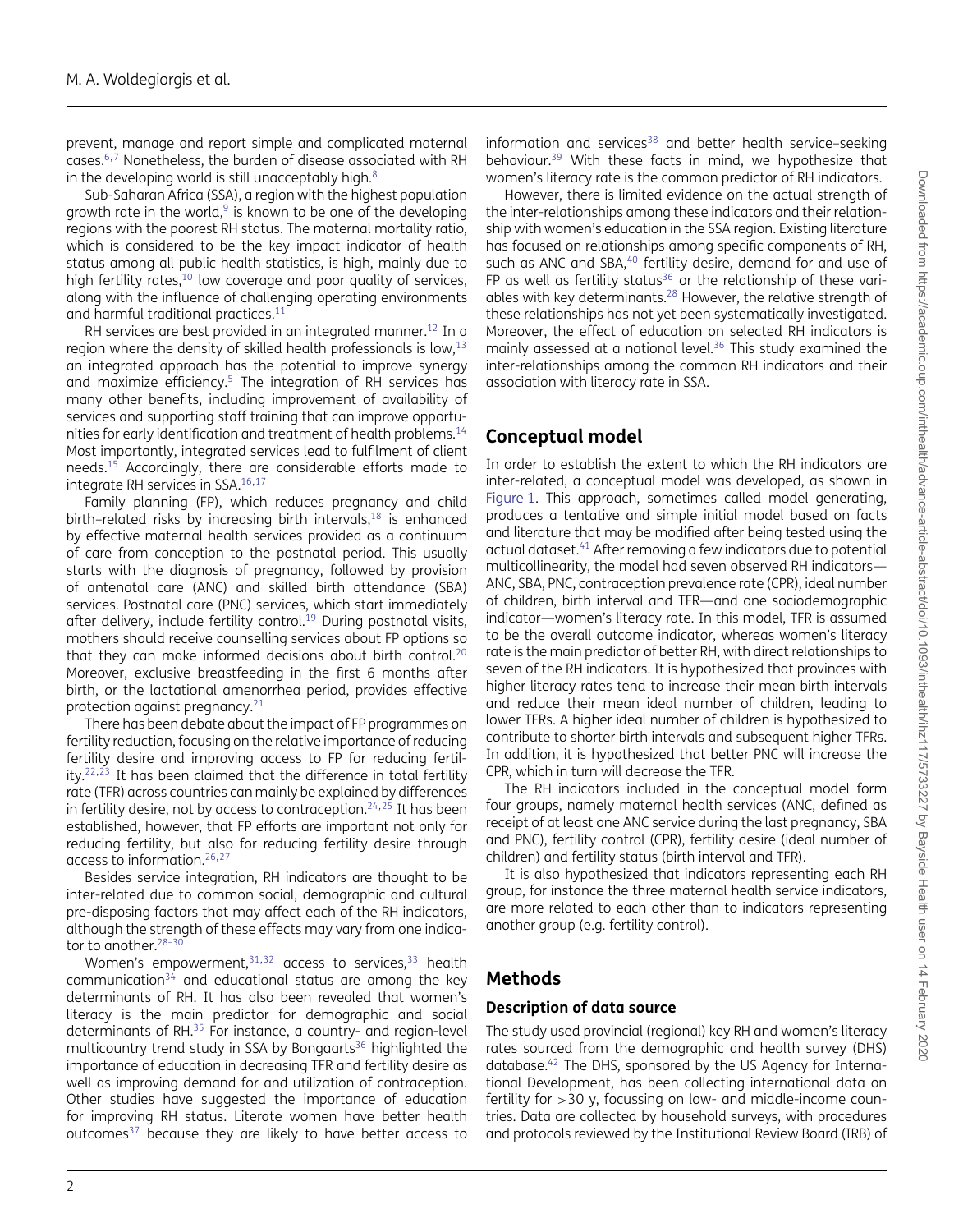

<span id="page-2-0"></span>Figure 1. Conceptual framework of inter-relationship among reproductive health indicators. ANC = Antenatal care coverage, SBA = skilled birth attendance coverage, PNC = postnatal care coverage, CPR = contraceptive prevalence rate, Ideal child = mean ideal number of children, TFR = total fertility rate, Birth interval = median birth interval, Literacy = women's literacy rate.

ICF International and frequently by an IRB in each participating country. Ethical approval has been granted by all relevant bod-ies.<sup>[43](#page-10-11)</sup> The DHS VI recode manual was used as a guide for identifying, coding and merging the datasets. The detailed sampling method is described in the DHS manual.<sup>[44](#page-10-12)</sup>

#### **Study indicators**

This study used selected RH indicators from each of the four RH thematic areas: maternal health, fertility control, fertility desire and fertility status [\(Figure 1\)](#page-2-0). The indicator data at the provincial level were aggregated using means, medians or percentages as appropriate. Percentage values were used for coverage data such as ANC, SBA, PNC and CPR. Mean values were used for TFR and the ideal number of children, and the median value was used for birth interval as per DHS's aggregation practice.<sup>45</sup> Descriptions of each indicator and the method of aggregation (percentage, mean or median) are displayed in the appendix [\(Table A2\)](#page-12-0).

#### **Data analysis**

Structural equation modelling (SEM) was applied to test and describe the extent of the relationships among the various indicators using SPSS Amos version 24 (IBM, Armonk, NY, USA). SEM is a technique used to describe linear relationships among measured or latent variables.<sup>46</sup> Here we applied path analysis to examine the inter-relationships among the measured RH indicators. SEM allows the testing of a number of inter-relationships simultaneously.[47](#page-10-15) It can be used for both exploratory and confirmatory research. This allowed testing of the initial conceptual model

shown in [Figure 1](#page-2-0) and the subsequent development of a model that better described the data.

#### **Model assessment, modification and validation**

We used *χ*<sup>2</sup> goodness-of-fit tests to determine if the hypothesized model describes the data well.<sup>48</sup> However, due to the limitations of  $\chi^2$  statistics, their sensitivity to sample size and reliance on the assumption of normality,  $49,50$  $49,50$  we also considered other absolute and relative goodness-of-fit indices. We used root mean square error of approximation (RMSEA) and probability of close fit (PCLOSE; =P[RMSEA*<*5% in the population]) as absolute fit indices, whereas we applied the normed-fit index (NFI), goodness-of-fit statistic (GFI) and comparative fit index (CFI) as relative fit indices. RMSEA *<*0.08, PCLOSE *>*0.05, GFI, NFI and CFI > 0.95 are associated with good model fit,<sup>48[,50](#page-10-18)</sup> producing acceptable type I and type II error rates.

#### **Model validation**

We randomly split (50:50) the data into a training and a validation dataset, with the training data used to evaluate the initial conceptual model as described above. When the model fit was found to be inadequate, the training data were used to further develop the conceptual model based on theory and using the standardized residual covariances to identify missing paths.

Standardized residual covariances are defined as the difference between the sample covariance and the model-implied covariance for each pair of indicator variables. Regression weights were added one at a time to the model linking the pair of indicators with the highest standardized residual covariance in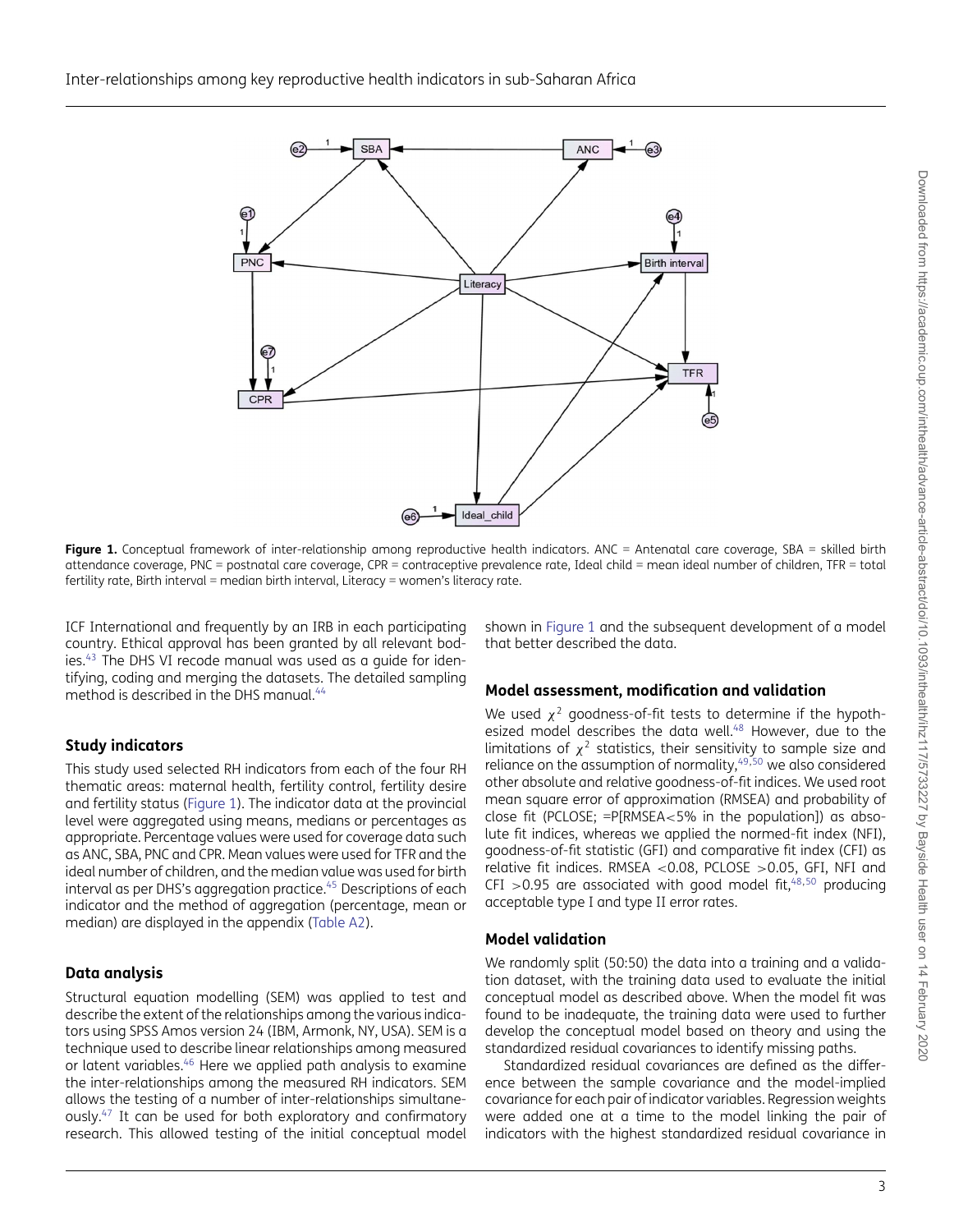absolute value. We followed this approach until all standardized residuals were less than two in absolute value. Simultaneously we removed paths with non-significant regression weights from the model, ensuring that the model was not overfitted. The validation data were then used to evaluate the goodness of fit for this final model. We reported the standardized coefficients for all paths. Significance tests and 95% confidence intervals (CIs) for the total effects were calculated using the bias-corrected bootstrap method.

## **Results**

#### **Background characteristics (see the appendix Table A1)**

A total of 391 provinces from 29 countries were considered in this study. Among the provinces included in the study, the highest number were in Tanzania and Malawi, whereas Comoros contributed the smallest number of provinces. The Democratic Republic of the Congo, Cote d'Ivoire, Ethiopia, Ghana and Mozambique had 11 provinces, similar to the regional median number of provinces. The regional mean women's literacy rate was 56.5%. While Lesotho had the highest (97%) literacy rate, the lowest (14%) was observed in Niger. Less than half (47.1%) of married women in the region agreed with at least one reason supporting the view that wife beating is justified, but this percentage was 76.3% for Malian women.

#### **RH characteristics**

Mean values for RH indicators by country are displayed in [Table 1.](#page-4-0) ANC had the highest coverage among the RH indicators in the region. The majority of the countries (62%) had *>*90% ANC coverage while only four countries achieved *<*70% coverage. The median SBA coverage was 64%, and 50% of the countries achieved between 54% and 81%, with the median institutional delivery slightly lower (median 63% [interquartile range 23]). PNC coverage was relatively low in almost every country, with a median regional coverage of 31% (interquartile range 32%). The median regional TFR was 5 children, with a minimum of 3.3 in Lesotho to a maximum of 7.6 in Niger. With a regional median coverage of 18%, CPR ranged from 5% to 66%.

#### **Correlation among RH indicators**

[Table 2](#page-5-0) shows that maternal health indicators were strongly correlated with each other at the provincial level. ANC and SBA had a moderate strength correlation (r=0.62). A slightly stronger correlation was observed between SBA and PNC (r=0.66). Despite the expectation of a strong relationship between PNC and CPR, we found only a moderate relationship (r=0.45). In contrast, there was a weak, negative, linear relationship (r=−0.21) between PNC and unmet need for FP. As expected, CPR was negatively correlated with unmet need for FP (r=−0.43). This supports the argument that when women obtain access to contraceptive services, unmet need for FP decreases.

A strong, positive, linear relationship was observed between the mean ideal number of children and TFR (r=0.72). Provinces with a higher mean ideal number of children tended to have a higher TFR. TFR also had a strong negative correlation with

birth interval. A shorter birth interval allows the possibility of having more children, which in turn increases the TFR. There was therefore a strong negative relationship between ideal number of children and birth interval. All the bivariate correlations were statistically significant. Most of the significant correlations were moderate to strong in strength, demonstrating substantial associations among the RH indicators.

#### **SEM**

As shown in [Table 3,](#page-5-1) the conceptual model evaluated by the training data was found to provide a poor fit with the data in terms of both the absolute and relative indices (RMSEA=0.260, NFI=0.825, GFI=0.793 and CFI=0.833). The model was improved progressively, as indicated by the standardized residual covariances, by adding one regression weight at a time as shown in [Table 3.](#page-5-1) Additions were made only when they could be justified in theoretical terms. For instance, it was assumed that provinces with a high TFR tend to have low maternal health service coverage. After removing the non-significant regression weights, the final model described the data reasonably well, with all the indices within the expected range. The  $\chi^2$  test was also not statistically significant, confirming an adequate model (*χ*2[8]=9.15, p=0.330; 64.5% chance of true RMSEA *<*5%).

#### **Standardized direct effects**

The SEM in [Figure 2](#page-6-0) shows the final model with the standardized weights estimating standardized changes in each dependent indicator for a 1 standard deviation (SD) increase in each independent indicator when the other independent variables were statistically controlled. These are referred to as standardized *β* coefficients. As indicated in this model, women's literacy was found to be the key predictor having a direct relationship with all seven RH indicators in the final model. For instance, women's literacy rate was a strong predictor of mean ideal number of children (*β*=−0.70 [95% CI −0.75 to −0.63]) when controlling for the other RH indicators. However, contrary to expectation, women's literacy rate had a negative direct relationship with PNC (*β*=−0.23 [95% CI −0.37 to −0.03]) and birth interval (*β*=−0.26 [95% CI -0.37 to -0.14]).

As expected, the RH indicators were inter-related. The strongest direct relationship was observed between CPR and median birth interval (*β*=0.63 [95% CI 0.50–0.77]). Maternal health indicators were interrelated and were affected by different RH indicators. For a 1 SD increase in provincial SBA coverage, PNC coverage increased by 0.51 SDs (95% CI 0.34 to 0.63). Provinces with a high TFR tended to have low PNC service coverage (*β*=0.22 [95% CI −0.36 to 0.09]). This model explains 65% of the variation in TFR, 69% of the variation in CPR and 67% of the variation in SBA.

### **Standardized indirect and total effects**

The standardized total effects (the sum of direct and indirect effects) along with the bias-corrected 95% CIs for these estimates are presented in [Table 4.](#page-7-0) In the total standardized effects, the strongest relationship was observed between literacy rate and CPR (standardized effect size 0.79 [95% CI 0.74–0.83]), followed by the relationship between literacy rate and SBA (standardized effect size 0.73 [95% CI 0.66–0.78]). After taking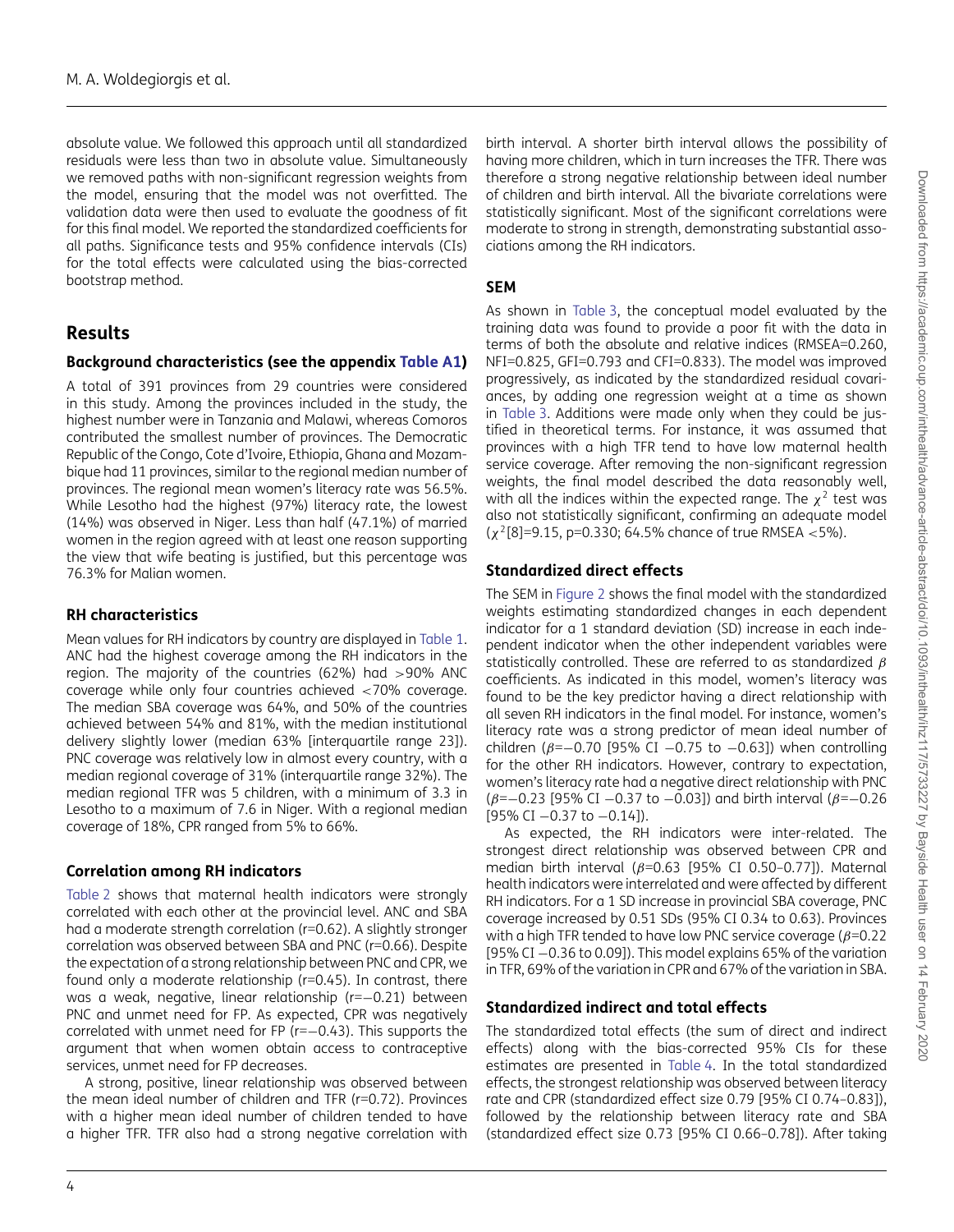| Table 1. Percentage and mean values of RH indicators in SSA countries between 2010 and 2016 |                            |                      |                                                     |                                                             |                                                                         |                      |                                                                                   |                                                       |                                      |                                          |                                            |
|---------------------------------------------------------------------------------------------|----------------------------|----------------------|-----------------------------------------------------|-------------------------------------------------------------|-------------------------------------------------------------------------|----------------------|-----------------------------------------------------------------------------------|-------------------------------------------------------|--------------------------------------|------------------------------------------|--------------------------------------------|
| Country (survey<br>period)                                                                  | <b>ANC (%)</b>             | SBA (%)              | Institutional<br>delivery (%)                       | PNC (%)                                                     | CPR (%)                                                                 | need (%)<br>Unmet    | satisfied (%)<br>Demand                                                           | (median)<br>interval<br>Birth                         | TFR (mean)<br>Wanted                 | Ideal number<br>of children<br>(mean)    | (mean)<br>TFR                              |
| Angola (2015-2016)                                                                          | 81.6                       | 49.6                 | 45.6                                                | 18.3                                                        | 12.5                                                                    | Q<br>38.             | 24.3                                                                              |                                                       | 5.2                                  | 4.9                                      | 6.2                                        |
| Benin (2011-2012)                                                                           | 85.8                       | 84.1                 |                                                     |                                                             |                                                                         |                      |                                                                                   | 8<br>0 5 5 6 7 7 8 9 8 9 8<br>0 6 7 8 9 8 9 8 9 8 9 8 | ムミムムのミムム<br>つんこうこうるう                 |                                          | 4 6 6 1 6 4 1 6 1<br>9 0 4 1 4 10 10 1     |
| Burkina Faso (2010)                                                                         | 94.9                       | 23                   |                                                     |                                                             |                                                                         |                      |                                                                                   |                                                       |                                      |                                          |                                            |
| Burundi (2010)                                                                              | 98.9                       | 60.3                 | 86.3.3.7.7.4.9<br>66.9.2.7.7.4.9<br>80.8.7.7.5.7.4. | 4 1 2 3 3 4 4 5 5<br>6 7 4 5 6 7 4 5 6 7<br>6 7 4 5 6 7 9 7 | 7.9<br>15.07.40<br>14.07.12.01<br>14.02.12.12                           |                      | $17.0884774$ $20.7894774$ $20.78947775$ $20.78947775$                             |                                                       |                                      | G m ci m ci m ci m<br>G m ci m ci m ci m |                                            |
| Cameroon (2011)                                                                             |                            | 63.6                 |                                                     |                                                             |                                                                         |                      |                                                                                   |                                                       |                                      |                                          |                                            |
| Chad (2014-2015)                                                                            | 84.7<br>63.7               |                      |                                                     |                                                             |                                                                         |                      |                                                                                   |                                                       |                                      |                                          |                                            |
| Comoros (2012)                                                                              |                            | 24.3<br>82.2         |                                                     |                                                             |                                                                         |                      |                                                                                   |                                                       |                                      |                                          |                                            |
| Congo (2011-2012)                                                                           | $92.1$<br>$85.9$<br>$90.6$ | 83.1                 |                                                     |                                                             |                                                                         |                      |                                                                                   |                                                       |                                      |                                          |                                            |
|                                                                                             |                            | 59.4                 |                                                     |                                                             |                                                                         |                      |                                                                                   |                                                       |                                      |                                          |                                            |
| Cote d'Ivoire<br>(2011-2012)                                                                |                            |                      |                                                     |                                                             |                                                                         |                      |                                                                                   |                                                       |                                      |                                          |                                            |
| Democratic Republic                                                                         | 88.4                       | 80.1                 | 79.9                                                | 31.3                                                        | 7.8                                                                     | 27.7                 | 16.3                                                                              | 30.4                                                  | 5.7                                  | 61                                       | 6.6                                        |
| of the Congo                                                                                |                            |                      |                                                     |                                                             |                                                                         |                      |                                                                                   |                                                       |                                      |                                          |                                            |
| $(2013 - 2014)$                                                                             |                            |                      |                                                     |                                                             |                                                                         |                      |                                                                                   |                                                       |                                      |                                          |                                            |
| Ethiopia (2016)                                                                             | 62.4                       |                      |                                                     |                                                             | 35.3                                                                    |                      |                                                                                   |                                                       |                                      |                                          |                                            |
| Gabon (2012                                                                                 | 94.7                       | 87.1                 |                                                     |                                                             | 19.4                                                                    | 22.3<br>26.5<br>24.9 |                                                                                   |                                                       |                                      |                                          |                                            |
| Gambia (2013)                                                                               | 98.9                       | 64.0                 |                                                     |                                                             |                                                                         |                      |                                                                                   |                                                       |                                      |                                          |                                            |
| Ghana (2014)                                                                                | 97.5<br>95.7<br>95.9       | 73.7<br>61.8<br>77.9 |                                                     |                                                             | $8.1$ $2.2$ $3.3$ $8.1$ $5.3$ $5.5$ $5.5$ $5.5$ $5.5$ $5.5$ $5.5$ $5.5$ |                      |                                                                                   |                                                       |                                      |                                          |                                            |
| Kenya (2014)                                                                                |                            |                      |                                                     |                                                             |                                                                         |                      |                                                                                   |                                                       |                                      |                                          |                                            |
| Lesotho (2014)                                                                              |                            |                      |                                                     |                                                             |                                                                         |                      |                                                                                   |                                                       |                                      |                                          |                                            |
| Liberia (2013)                                                                              |                            | 61.1                 |                                                     |                                                             |                                                                         |                      |                                                                                   |                                                       |                                      |                                          |                                            |
| Malawi (2015-2016)                                                                          | 94.8                       | 89.8                 |                                                     |                                                             |                                                                         |                      |                                                                                   |                                                       |                                      |                                          |                                            |
| Mali (2012-2013                                                                             | 74.2<br>96.6               | 58.6                 |                                                     |                                                             |                                                                         |                      |                                                                                   |                                                       |                                      |                                          |                                            |
| Namibia (2013)                                                                              |                            | 88.2<br>29.3         | 87.4<br>29.8                                        | 1125646547662512852412564575555                             | 9.3<br>55.3<br>12.2                                                     |                      | 60 7 80 7 7 7 7 80 90 90<br>60 7 80 90 90 7 4 7 90 90<br>60 7 80 90 90 7 90 90 90 | さいとききょうはさんとう 4 にんとうこう 4 にんしつこうしょうひつ 4 にっぽん            | ミュロ らこうこうさうしょう しょううりょう うちょう ういうこうしょう | ちょのうちょうとうこう<br>こうのうちょうこう                 | ムムスラミラトム 10 0.0<br>イムラム 10 0.0 0.0 0.0 0.0 |
| Niger (2012)                                                                                | 82.8                       |                      |                                                     |                                                             |                                                                         |                      |                                                                                   |                                                       |                                      |                                          |                                            |

| Inter-relationships among key reproductive health indicators in sub-Saharan Africa |  |  |  |  |  |
|------------------------------------------------------------------------------------|--|--|--|--|--|
|------------------------------------------------------------------------------------|--|--|--|--|--|

| codo           |
|----------------|
| f the<br>ï     |
| $\ddot{}$<br>ă |
| č              |

Tanzania (2015–2016)

 $(2015 - 2016)$ 

Nigeria (2013) 60.6 38.1 35.8 29.9 9.8 16.1 31.3 31.7 5.2 6.5 5.5 Rwanda (2014–2015) 98.0 90.7 90.7 41.1 47.5 18.9 65.8 38.5 3.1 3.4 4.2 Sierra Leone (2013) 97.1 59.7 59.7 59.7 59.7.5 59.7.5 59.7.5 59.7.5 4.5 4.5 4.9 4.9

 $9.\overline{8}$ 

29.9 41.1 41.2

16.1

95.2 63.7 62.6 31.4 32.0 22.1 52.9 35.0 4.5 4.7 5.2

 $18.9$ <br> $25.0$ <br> $22.1$ 

 $47.5$ <br> $15.6$ <br> $32.0$ 

90.7<br>59.7

63.7

95.2

38.1

60.6 98.0<br>97.1

Rwanda (2014-2015)

<span id="page-4-0"></span>Nigeria (2013)

Sierra Leone (2013)

31.4

38.0<br>36.0<br>35.0

31.3<br>55.8<br>57.9

Togo (2013–2014) 50.0 44.6 72.5 7.5 17.3 33.6 32.3 38.0 4.1 4.3 4.8 Uganda (2011) 94.9 58.0 57.4 29.9 26.0 34.3 40.5 30.2 4.7 4.8 6.2 Zambia (2013–2014) 95.7 64.2 67.4 6.4 44.8 21.1 63.8 34.9 4.5 4.7 5.3 Zimbabwe (2015) 93.3 78.1 78.1 43.1 43.1 43.2 5.5.2 43.7 4.3 9.5 9.3 9.5 4.0

17.3 26.0 44.8<br>65.8

 $7.5$ <br>29.9

44.6 58.0 64.2<br>78.1

50.0<br>94.9

Toqo (2013-2014)

Uganda (2011)

95.7<br>93.3

Zambia (2013-2014)

Zimbabwe (2015)

 $6.4$ <br>43.1

72.5<br>57.4<br>67.4<br>77.0

33.4<br>34.3<br>10.4

32.3<br>40.5

 $4.0.04$ 

 $4.3$ <br> $4.4$   $7.9$ <br> $3.9$ 

 $4.5$ <br>3.6 4.7  $4.1$ 

63.8<br>85.2

| I<br>J                        |
|-------------------------------|
| I<br>J                        |
| $\sim$<br>5                   |
| )                             |
| ļ<br>١                        |
| j<br>2<br>¢<br>)              |
| Ś<br>2                        |
| ł<br>ï<br>j                   |
| j                             |
| j                             |
| j<br>$\ddot{\phantom{0}}$     |
| Í<br>j                        |
|                               |
| í<br>Ś<br>١                   |
| j<br>Ī<br>Š<br>١              |
| ļ<br>Ż                        |
| $\ddot{\cdot}$<br>5<br>Į      |
|                               |
| $\ddot{ }$<br>$\frac{1}{2}$   |
| ś                             |
| 5<br>٦<br>;                   |
| )                             |
| $\overline{\phantom{a}}$<br>į |
|                               |
| ֧֕֜֡֜֡֜֡                      |
| i<br>Ĵ                        |
| j<br>$\frac{1}{2}$<br>j       |
| t<br>J                        |
| í<br>ĭ                        |
| S<br>į                        |
| ļ<br>j                        |
| Ĵ<br>į                        |
| $-9$<br>Í                     |
| j                             |
| מו ה.<br>וב<br>כ<br>ï         |
| p-ain                         |
| j                             |
| ī<br>j                        |
| Ō<br>J                        |
| ċ<br>j<br>Ç<br>١              |
| $\overline{\phantom{a}}$<br>έ |
| S                             |
|                               |
|                               |
| lor.<br>i<br>ı                |
| l                             |
| j                             |
| Ó<br>j<br>i<br>j              |
| i<br>5                        |
|                               |
|                               |
| l<br>١<br>١<br>١              |
| ורוח                          |
|                               |
|                               |
| j                             |
| j                             |
| Į<br>i                        |
| Į                             |
| $\overline{6}$<br>ر<br>ز      |
| $\ddot{\phantom{0}}$<br>Į     |
| 5<br>כ<br>ļ<br>j<br>i         |
| ₹<br>Ï                        |
|                               |
| I<br>J<br>j                   |
| ŷ<br>ġ<br>ć                   |
| $\overline{a}$                |
| bisy                          |
| $\tilde{a}$                   |
| 그<br>군<br>j                   |
| è<br>j<br>١                   |
| i<br>É                        |
|                               |
| á<br>5                        |
| j<br>Ď<br>ŧ                   |
| $\subseteq$<br>ţ              |
|                               |
| Į                             |
| l<br>1                        |
|                               |
| $\frac{1}{2}$<br>phri         |
| Ś<br>j<br>l                   |
| j                             |
| l<br>j                        |
| Ċ<br>١<br>ľ<br>١              |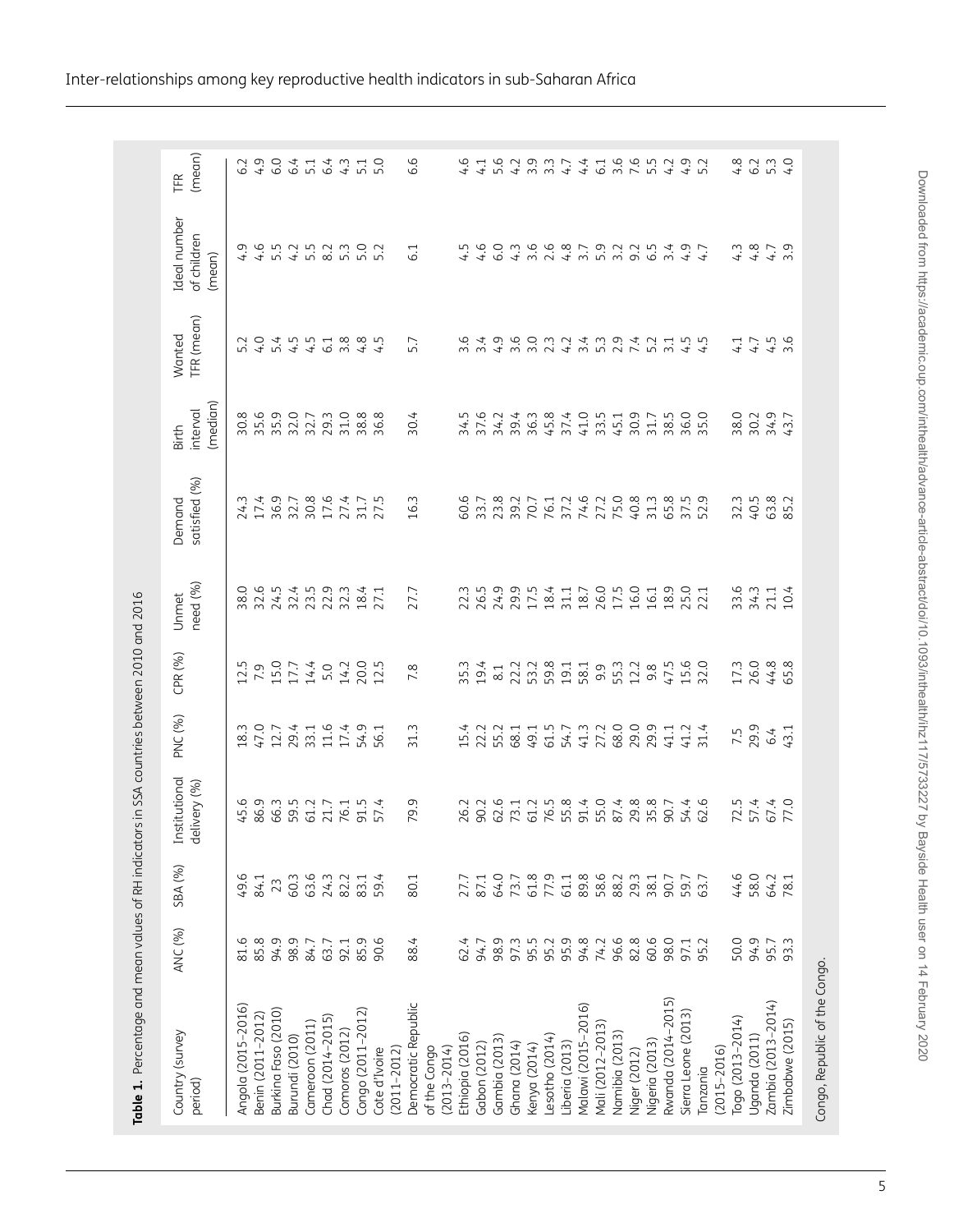| <b>Table 2.</b> Bivariate correlations among RH indicators |           |            |            |            |            |                             |                |
|------------------------------------------------------------|-----------|------------|------------|------------|------------|-----------------------------|----------------|
|                                                            | ANC       | <b>SBA</b> | <b>PNC</b> | <b>CPR</b> | <b>TFR</b> | Ideal number<br>of children | Birth interval |
| <b>ANC</b>                                                 |           |            |            |            |            |                             |                |
| SBA                                                        | $0.618*$  |            |            |            |            |                             |                |
| <b>PNC</b>                                                 | $0.500*$  | $0.660*$   |            |            |            |                             |                |
| <b>CPR</b>                                                 | $0.449*$  | $0.653*$   | $0.448*$   |            |            |                             |                |
| <b>TFR</b>                                                 | $-0.349*$ | $-0.639*$  | $-0.557*$  | $-0.651*$  |            |                             |                |
| Ideal number of children                                   | $-0.551*$ | $-0.706*$  | $-0.505*$  | $-0.720*$  | $0.721*$   | 1                           |                |
| Birth interval                                             | $0.408*$  | $0.579*$   | $0.557*$   | $0.724*$   | $-0.755*$  | $-0.681*$                   |                |

<span id="page-5-0"></span>∗Correlation is significant at the 0.01 level (two-tailed).

**Table 3.** Progressive model fit indices based on standardized residual covariance between indicators

|                                              |            |         |    |         |                 |       | Fit indices |       |            |              |               |
|----------------------------------------------|------------|---------|----|---------|-----------------|-------|-------------|-------|------------|--------------|---------------|
| Regression weights added                     | <b>SRC</b> |         |    |         |                 | GFI   | TLI         | CFI   | <b>NFI</b> | <b>RMSEA</b> | <b>PCLOSE</b> |
|                                              |            | $x^2$   | DF | Sig     | Normed $\chi^2$ |       |             |       |            |              |               |
| Conceptual model                             |            | 211.465 | 15 | < 0.001 | 14.098          | 0.793 | 0.689       | 0.833 | 0.825      | 0.260        | < 0.001       |
| $PNC \rightarrow Birth$ interval             | 4.500      | 167.745 | 14 | < 0.001 | 11.982          | 0.832 | 0.739       | 0.870 | 0.861      | 0.238        | < 0.001       |
| Ideal child $\rightarrow$ Birth interval     | $-3.925$   | 123.040 | 13 | < 0.001 | 9.465           | 0.878 | 0.799       | 0.907 | 0.898      | 0.209        | < 0.001       |
| Ideal child $\rightarrow$ ANC                | $-2.604$   | 103.119 | 12 | < 0.001 | 8.593           | 0.896 | 0.820       | 0.923 | 0.915      | 0.198        | < 0.001       |
| $CPR \rightarrow Birth$ interval             | 3.086      | 54.136  | 11 | < 0.001 | 4.921           | 0.939 | 0.907       | 0.963 | 0.955      | 0.142        | < 0.001       |
| $TFR \rightarrow PNC$                        | $-1.889$   | 48.231  | 10 | < 0.001 | 4.823           | 0.942 | 0.909       | 0.968 | 0.960      | 0.140        | < 0.001       |
| Ideal child $\rightarrow$ CPR                | $-1.562$   | 30.957  | 9  | < 0.001 | 3.440           | 0.962 | 0.942       | 0.981 | 0.974      | 0.112        | 0.009         |
| Ideal child $\rightarrow$ PNC                | $-1.234$   | 30.069  | 8  | < 0.001 | 3.759           | 0.963 | 0.935       | 0.981 | 0.975      | 0.119        | 0.006         |
| $TFR \rightarrow SBA$                        | $-1.155$   | 14.416  | 9  | 0.044   | 2.059           | 0.982 | 0.975       | 0.994 | 0.988      | 0.074        | 0.200         |
| *Non-sig paths removed                       |            | 27.226  | 11 | 0.004   | 2.475           | 0.969 | 0.965       | 0.986 | 0.977      | 0.087        | 0.065         |
| $*$ *TFR→PNC                                 | $-1.271$   | 16.501  | 10 | 0.065   | 1.650           | 0.979 | 0.985       | 0.994 | 0.986      | 0.058        | 0.350         |
| *** ANC $\rightarrow$ PNC                    | 0.773      | 11.272  | 6  | 0.274   | 1.252           | 0.986 | 0.994       | 0.998 | 0.991      | 0.036        | 0.589         |
| Ideal child $\rightarrow$ SBA<br>Final model | $-0.383$   | 9.150   | 8  | 0.330   | 1.144           | 0.988 | 0.997       | 0.999 | 0.992      | 0.027        | 0.645         |
| Training data                                |            | 9.150   | 8  | 0.330   | 1.144           | 0.988 | 0.997       | 0.999 | 0.992      | 0.027        | 0.645         |
| Validation data                              |            | 16.082  | 8  | 0.041   | 2.010           | 0.981 | 0.976       | 0.993 | 0.987      | 0.072        | 0.207         |

<span id="page-5-1"></span>SRC, standardized residual covariance. Other abbreviations are written in full under [Figure 1.](#page-2-0)

<sup>∗</sup>The following non-significant paths were removed at this stage: PNC→CPR (p=0.081), PNC→CPR (p=0.874), ideal child→PNC (p=0.620), TFR→PNC (p=0.079).

∗∗The model using the validation data provided a poor fit: *χ*2(10)=42.034, p*<*0.001; RMSEA=0.128, PCLOSE=0.001.

∗∗∗The model using the validation data provided a poor fit: *χ*2(9)=27.329, p=0.001; RMSEA=0.101, PCLOSE=0.024.

indirect effects into account, there was a positive relationship between literacy rate and birth interval (standardized effect size 0.51 [95% CI 0.42–0.58]) and a positive relationship between literacy rate and PNC (standardized effect size 0.43 [95% CI 0.33– 0.53]) as originally expected. In addition, there was a negative relationship between TFR and PNC (standardized effect size −0.32 [95% CI −0.46 to −0.16]) and between birth interval and

TFR (standardized effect size -0.45 [95% CI -0.57--0.34]) as expected. Provinces with a lower TFR tended to have higher use of maternal health services, and CPR was a positive predictor of birth interval (standardized effect size 0.65 [95% CI 0.51 to 0.78]). Women's literacy rate was the strongest predictor of TFR (standardized effect size −0.62 [95% CI −0.70 to −0.54]), with higher TFR when literacy rates were low, but the effect of the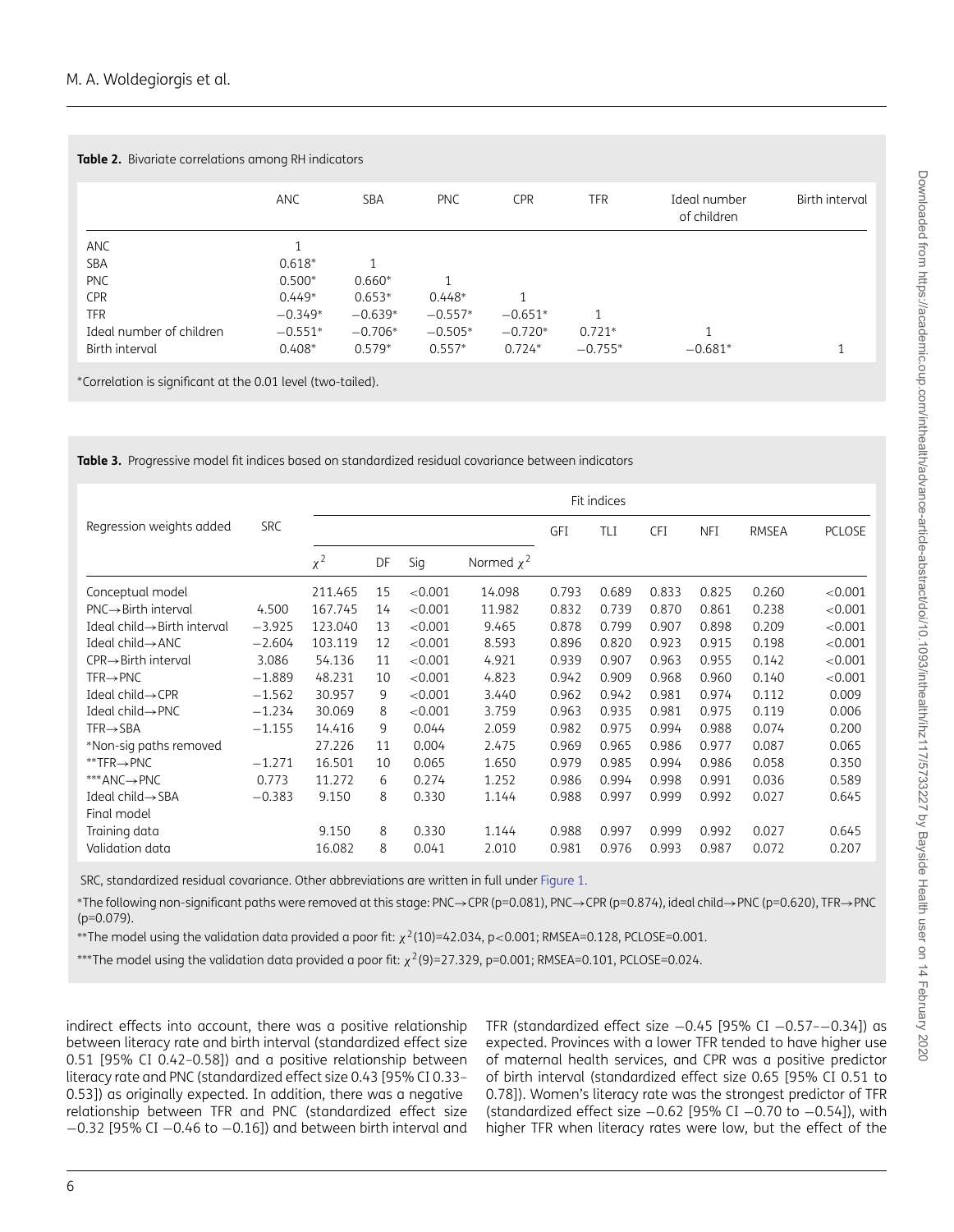

<span id="page-6-0"></span>**Figure 2.** Structural equation model of RH indicators with standardized (*β*) weights and R<sup>2</sup> values shown.

mean estimate for the ideal number of children was also strong (standardized effect size 0.52 [95% CI 0.38–0.62]), with a larger mean ideal number of children associated with a higher TFR.

### **Discussion**

This study examined the inter-relationship among key RH indicators and women's literacy. The analysis was conducted at a subnational level where each country in the region was represented by its provinces. This allows for examination of the indicators intracountry that would otherwise be obscured with a national analysis. In the final model, literacy rate had direct links to all the RH indicators. In line with the existing literature about social determinants of health, especially the power of literacy on overall health literacy,<sup>51</sup> findings in this study suggest that improving women's literacy rate is a key tool for improving RH service uptake. Moreover, the indirect relationships between women's literacy and RH indicators implies that improving women's literacy rate may also have a long-term effect on key RH status indicators such as TFR.

There were statistically significant relationships among the RH indicators included in this study. This may reflect common background factors such as socio-economic status, education status and access to and quality of healthcare services. It may also be due to the policy landscape of a country and the implementation capacity of the respective provinces or attributed to the integrated provision of RH services within each province. As stated

elsewhere,<sup>25</sup> neighbourhood cultural effects may contribute to high fertility desire. Women living in areas where TFR is high or where having more children is the norm would be less likely to make use of FP. Ecological interventions on intervening community and societal factors to increase awareness and the ability of women to have a manageable number of children may be a key means for improving demand and utilization of FP services.

The correlation and standardized *β* coefficients in the final model suggested that provinces with high ANC service coverage tended to have high SBA coverage. High SBA coverage in turn resulted in increased PNC service uptake. Even though ANC, SBA and PNC are expected to be highly corrected to form unmeasured/latent variables, the relationships between these indicators were not strong enough for a latent variable called maternal health to be constructed. This indicates that the relationships among these maternal health indicators was not uniform across provinces. First, ANC service addresses service coverage (quan-tity) rather than service quality,<sup>[52](#page-10-20)</sup> which may result in an inflated count in some provinces. Second, SBA and PNC services require clinical care services<sup>53</sup> while ANC services can be provided by community health workers in provinces where health facilities are not within travelling distance. Third, there may be differences in the cascade of maternal services from ANC to PNC across different provinces. This is evidenced by changes in the gap between the coverage of ANC and SBA services among countries across time.[28](#page-9-28)[,29](#page-9-29) These three maternal health services should be treated separately rather than as a single latent variable due to the differential effects of literacy on these services. The effect of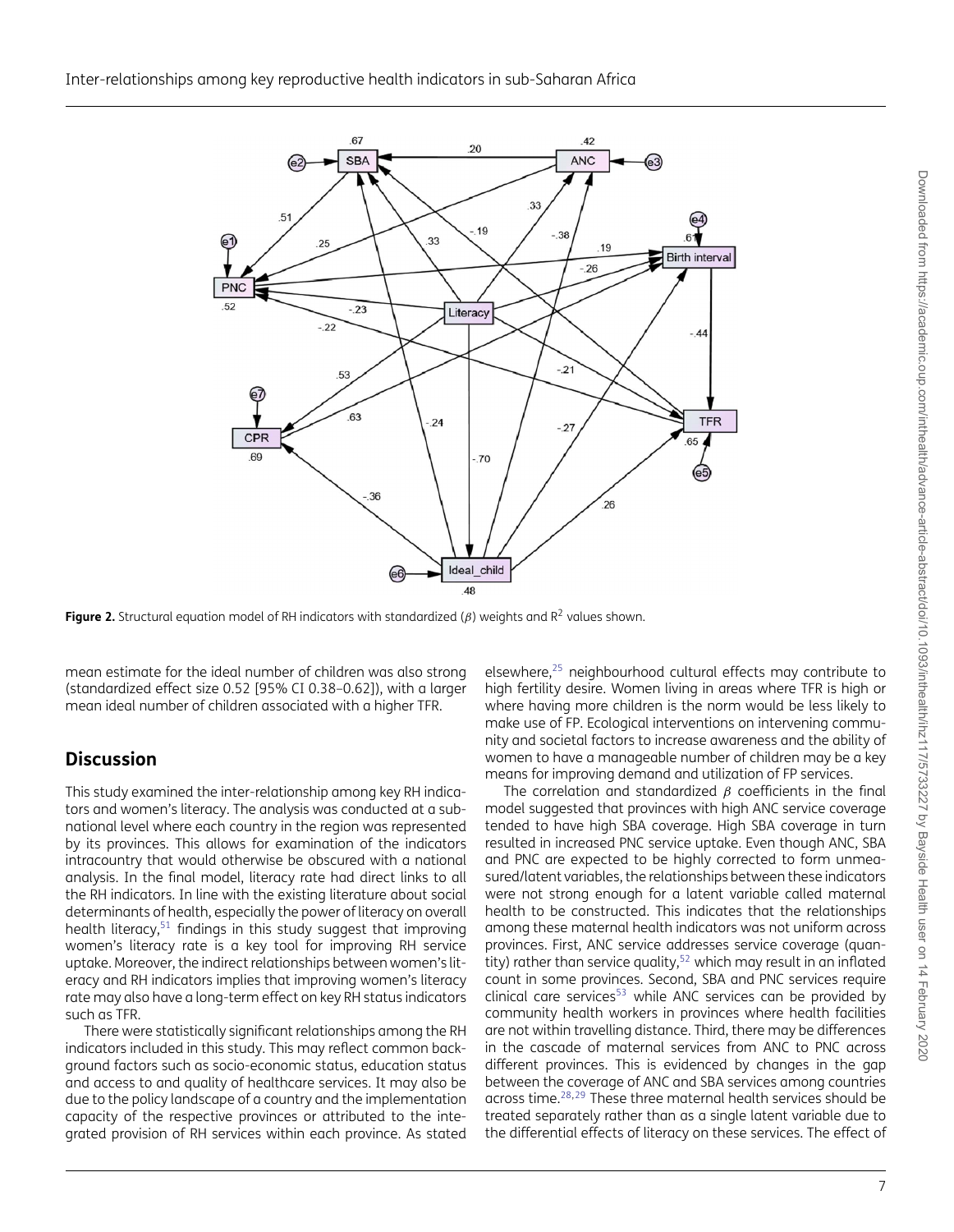<span id="page-7-0"></span>

| Path              |              |                   |          | Standardized indirect effects with 95% CI |                               | Standardized total effects with 95% CI |          |         |                  |        |
|-------------------|--------------|-------------------|----------|-------------------------------------------|-------------------------------|----------------------------------------|----------|---------|------------------|--------|
|                   |              |                   | Estimate |                                           | 95% bootstrap CI              | BC sig                                 | Estimate |         | 95% bootstrap CI | BC sig |
|                   |              |                   |          | lower                                     | Upper                         | level                                  |          | Lower   | Upper            | level  |
| <b>ANC</b>        | $\leftarrow$ | Literacy          | 0.26     | 0.13                                      | 0.42                          | 0.011                                  | 0.59     | 0.50    | 0.66             | 0.013  |
| ANC               | $\leftarrow$ | Ideal<br>child    | 0.00     |                                           |                               |                                        | $-0.38$  | $-0.58$ | $-0.19$          | 0.009  |
| Ideal<br>child    | $\leftarrow$ | Literacy          | 0.00     |                                           | $\overbrace{\phantom{13333}}$ |                                        | $-0.70$  | $-0.75$ | $-0.63$          | 0.019  |
| <b>CPR</b>        | $\leftarrow$ | Ideal<br>child    | 0.00     | $\overline{\phantom{0}}$                  | $\qquad \qquad$               |                                        | $-0.36$  | $-0.45$ | $-0.23$          | 0.012  |
| CPR               | $\leftarrow$ | Literacy          | 0.25     | 0.17                                      | 0.31                          | 0.016                                  | 0.79     | 0.74    | 0.83             | 0.009  |
| Birth<br>interval | $\leftarrow$ | Literacy          | 0.77     | 0.65                                      | 0.89                          | 0.010                                  | 0.51     | 0.42    | 0.58             | 0.018  |
| Birth<br>interval | $\leftarrow$ | Ideal<br>child    | $-0.31$  | $-0.39$                                   | $-0.23$                       | 0.009                                  | $-0.58$  | $-0.69$ | $-0.48$          | 0.014  |
| Birth<br>interval | $\leftarrow$ | CPR               | 0.02     | 0.01                                      | 0.03                          | 0.006                                  | 0.65     | 0.51    | 0.78             | 0.006  |
| Birth<br>interval | $\leftarrow$ | ANC               | 0.07     | 0.03                                      | 0.13                          | 0.007                                  | 0.07     | 0.03    | 0.13             | 0.007  |
| Birth<br>interval | $\leftarrow$ | <b>PNC</b>        | 0.01     | 0.00                                      | 0.01                          | 0.009                                  | 0.19     | 0.10    | 0.29             | 0.012  |
| Birth<br>interval | $\leftarrow$ | SBA               | 0.10     | 0.06                                      | 0.17                          | 0.006                                  | 0.10     | 0.06    | 0.17             | 0.006  |
| Birth<br>interval | $\leftarrow$ | <b>TFR</b>        | $-0.06$  | $-0.12$                                   | $-0.03$                       | 0.007                                  | $-0.06$  | $-0.12$ | $-0.03$          | 0.007  |
| <b>TFR</b>        | $\leftarrow$ | Ideal<br>child    | 0.26     | 0.19                                      | 0.36                          | 0.010                                  | 0.52     | 0.38    | 0.62             | 0.023  |
| <b>TFR</b>        | $\leftarrow$ | Literacy          | $-0.41$  | $-0.47$                                   | $-0.30$                       | 0.025                                  | $-0.62$  | $-0.70$ | $-0.54$          | 0.012  |
| <b>TFR</b>        | $\leftarrow$ | Birth<br>Interval | $-0.01$  | $-0.02$                                   | 0.00                          | 0.010                                  | $-0.45$  | $-0.57$ | $-0.34$          | 0.01   |
| <b>TFR</b>        | $\leftarrow$ | ANC               | $-0.03$  | $-0.06$                                   | $-0.01$                       | 0.005                                  | $-0.03$  | $-0.06$ | $-0.01$          | 0.005  |
| <b>TFR</b>        | $\leftarrow$ | CPR               | $-0.29$  | $-0.41$                                   | $-0.22$                       | 0.004                                  | $-0.29$  | $-0.41$ | $-0.22$          | 0.004  |
| <b>TFR</b>        | $\leftarrow$ | <b>PNC</b>        | $-0.09$  | $-0.14$                                   | $-0.05$                       | 0.013                                  | $-0.09$  | $-0.14$ | $-0.05$          | 0.013  |
| <b>TFR</b>        | $\leftarrow$ | SBA               | $-0.04$  | $-0.08$                                   | $-0.03$                       | 0.007                                  | $-0.04$  | $-0.08$ | $-0.03$          | 0.007  |
| SBA               | $\leftarrow$ | ANC               | $-0.03$  | $-0.06$                                   | $-0.01$                       | 0.007                                  | 0.21     | 0.09    | 0.34             | 0.005  |
| SBA               | $\leftarrow$ | Literacy          | 0.40     | 0.31                                      | 0.54                          | 0.006                                  | 0.73     | 0.66    | 0.78             | 0.002  |
| SBA               | $\leftarrow$ | Ideal<br>child    | $-0.17$  | $-0.26$                                   | $-0.10$                       | 0.005                                  | $-0.41$  | $-0.54$ | $-0.30$          | 0.007  |
| SBA               | $\leftarrow$ | <b>TFR</b>        | $-0.01$  | $-0.02$                                   | 0.00                          | 0.006                                  | $-0.20$  | $-0.36$ | $-0.09$          | 0.007  |
| SBA               | $\leftarrow$ | Birth<br>interval | 0.09     | 0.04                                      | 0.16                          | 0.008                                  | 0.09     | 0.04    | 0.16             | 0.008  |
| SBA               | $\leftarrow$ | CPR               | 0.06     | 0.02                                      | 0.11                          | 0.006                                  | 0.06     | 0.02    | 0.11             | 0.006  |
| PNC               | $\leftarrow$ | SBA               | 0.01     | 0.01                                      | 0.02                          | 0.007                                  | 0.53     | 0.36    | 0.65             | 0.008  |
| PNC               | $\leftarrow$ | ANC               | 0.11     | 0.05                                      | 0.18                          | 0.003                                  | 0.36     | 0.23    | 0.54             | 0.009  |
| PNC               | $\leftarrow$ | Literacy          | 0.66     | 0.56                                      | 0.76                          | 0.014                                  | 0.43     | 0.33    | 0.53             | 0.006  |
| PNC               | $\leftarrow$ | <b>TFR</b>        | $-0.11$  | $-0.19$                                   | $-0.06$                       | 0.003                                  | $-0.32$  | $-0.46$ | $-0.16$          | 0.016  |
| <b>PNC</b>        | $\leftarrow$ | Ideal<br>child    | $-0.42$  | $-0.51$                                   | $-0.31$                       | 0.014                                  | $-0.42$  | $-0.51$ | $-0.31$          | 0.014  |
| PNC               | $\leftarrow$ | <b>CPR</b>        | 0.09     | 0.04                                      | 0.16                          | 0.012                                  | 0.09     | 0.04    | 0.16             | 0.012  |
| <b>PNC</b>        | $\leftarrow$ | Birth<br>interval | 0.14     | 0.07                                      | 0.22                          | 0.012                                  | 0.14     | 0.07    | 0.22             | 0.012  |

**Table 4.** Standardized indirect and total effect sizes with bootstrap-generated CIs using the bias-corrected (BC) percentile method (standardized effect size estimates *>*0.5 in bold)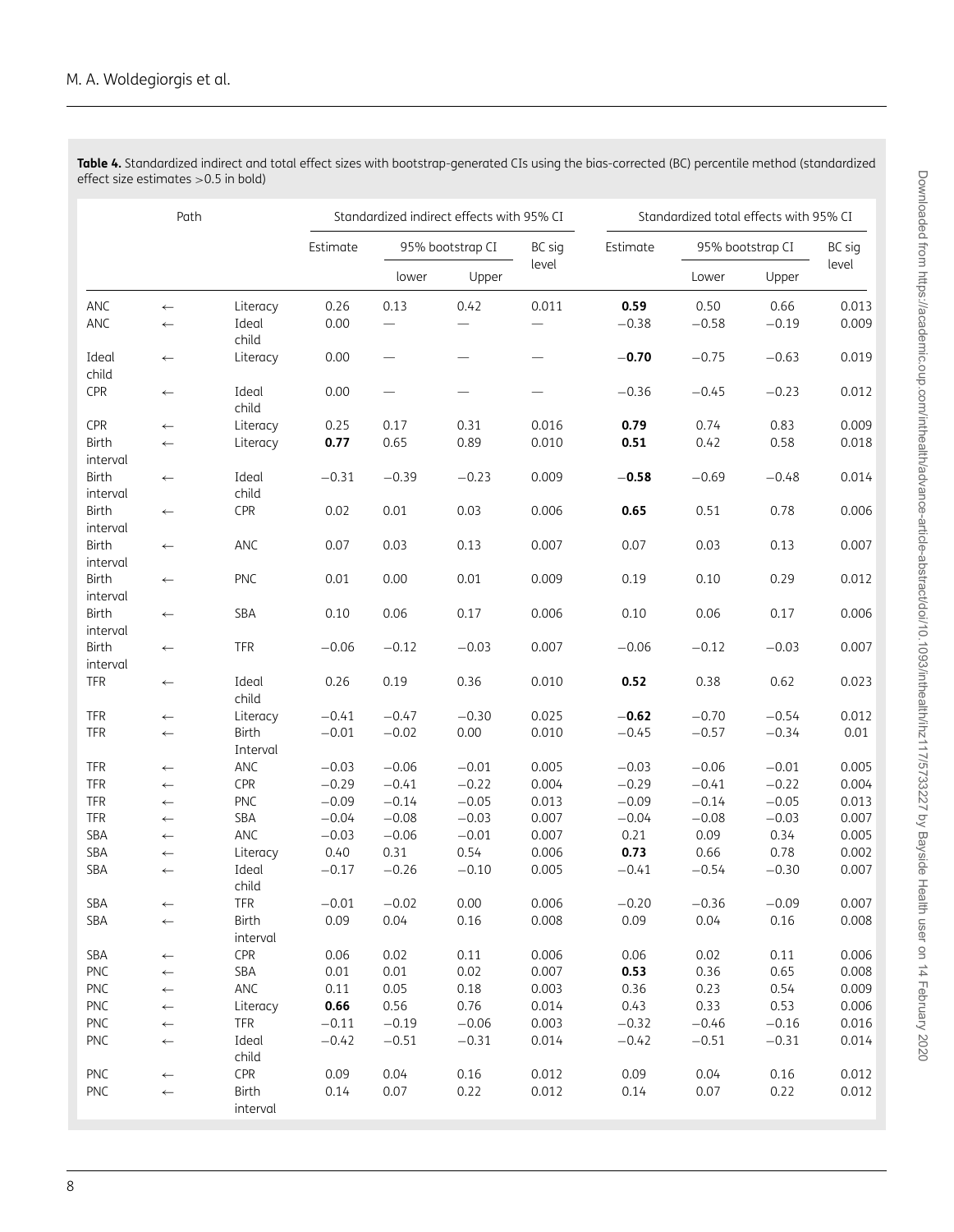literacy on PNC was relatively low (standardized effect size 0.43) compared with the effects of literacy on ANC (standardized effect size 0.59) and SBA (standardized effect size 0.73) in particular.

The strongest association was observed between women's literacy rate and CPR followed by the relationship between women's literacy rate and SBA. This suggests that women's literacy is a key mechanism in order to improve utilization of contraceptive and maternal health services. The standardized total effect sizes indicate that the mean ideal number of children was a negative predictor of CPR as well as median birth interval. However, it was a positive predictor of TFR. At the individual level, a high ideal number of children suggests low demand for contraception. Therefore it is unlikely there would be 'unmet or met need' for FP; rather it suggests there is 'no unmet need' for FP. Targeting women with a high ideal number of children should be a priority for FP services. It was once said that the difficult task is not about reducing unwanted fertility but it is about reducing people's fertility desire[.54](#page-10-22)

While improving women's literacy rate was found to be a key predictor for reducing the ideal number of children, desired number of children was an important predictor of contraceptive use (*β*=−0.36), indicating a direct pathway. While literacy and ideal number of children had direct and indirect effects on TFR, CPR had an indirect effect on TFR through birth interval. However, the relationship may not be that simple, as it may be mediated or moderated by important demographic transitions such as change in infant mortality rate, as well as epidemiological transitions, such as changes in disease patterns. Two theories have been suggested for explaining the positive relationship between TFR and infant mortality[.55](#page-10-23) A high TFR may be a response to high infant mortality. On the other hand, it has also been argued that close spacing of births, a key predictor for TFR in the current study, contributes to high infant mortality. In the absence of definitive information about fertility desire and fertility status, previous research suggests that among the key factors driving fertility are fecundability, survival chances, contraceptive practices and other RH milestone practices such as age at first marriage[.56](#page-10-24) In the SSA region, where age at first marriage is low<sup>57</sup> and CPR is *<*18%, integration of RH services with clinical care services as well as with community-based youth services is important to ensure that necessary services are provided throughout the life cycle—adolescence, pregnancy, childbirth, postnatal period and childhood.[12,](#page-9-11)[58](#page-10-26)

Two unexpected findings from the fitted model were the negative direct relationships of literacy rate with PNC and birth interval. These relationships contradicted the simple correlations where a positive relationship was observed in both cases. There is evidence in developed countries that private health facilities, more likely attended by educated women, are less likely to provide the required PNC services.<sup>59</sup> However, further research is needed to determine if this is the case in SSA. As shown in the model, positive relationships were observed in the total effect sizes for this model, due to the indirect effects through ANC, SBA and CPR services. Therefore, as expected, a higher literacy rate for a province is associated with higher PNC coverage and longer median birth intervals.

CPR had a strong direct effect on birth interval (standardized effect size 0.65) and birth interval was an important predictor of TFR (standardized effect size -0.45). These results confirm findings from previous studies about the role of CPR in increasing birth interval and ultimately reducing fertility rates.<sup>60</sup> The negative relationship between TFR and maternal health indicators such as SBA and PNC can be partly explained by the fact that provinces with a high TFR tend to have low women's empowerment, as indicated in this study and elsewhere, $31$  which negatively impacts on the utilization of maternal health services. Supporting the direction of effect from TFR to SBA, prior research that examined the effect of parity on SBA services<sup>61</sup> noted that high parity was a negative predictor of SBA service uptake.

The existence of strong relationships among RH indicators suggests that integrated policies and strategies may be more effective in improving RH outcomes than those that focus on a single indicator. Our findings confirm that improving women's literacy will be critical in improving CPR and thereby reducing fertility in SSA countries, with implications for integrated policymaking, implementation and evaluation in addressing maternal health and RH issues in the region. More specifically, the model of inter-relationships developed in this study may be an important tool in policy analysis, as it describes the strengths of interrelationships among key RH indicators that are also outcomes/ impact indicators of common RH programmes in SSA.

The findings of this study also substantiate the need for integrated approaches to maternal health and FP services in SSA. The fact that women's literacy came out as a strong predictor of RH indicators suggests that responsibilities for improving RH outcomes is not limited to the healthcare system, but extends to the educational sectors as well. Given the considerable interrelationships among RH indicators, system-wide effects of programmes should be considered in the design, implementation and evaluation of maternal health and population control initiatives and policies in SSA. The model developed in this study would be useful in guiding any evaluation of RH programmes in SSA.

This study has demonstrated the application of SEM in examining the inter-relationships among RH indicators in SSA. Unlike the traditional regression analysis approaches, SEM provides a basis for a more holistic analysis of inter-relationships among the RH indicators. Future studies could consider this approach for analysis of inter-relationships in individual-level data for specific countries. The model developed in this study could also be used to guide the design and analysis of further research concerning RH indicator relationships using similar techniques.

There are some limitations associated with this study. First, the study focused on aggregated indicator data at the province level, so there is a possibility of ecological bias $62$  because the provinces are heterogeneous even within a country. Second, there existed time differences in the data collection period of the DHS from 2010 to 2016, and this could affect the comparability of the data across provinces.

### **Conclusions**

Based on the findings of this study, the following conclusions can be drawn. The SEM developed in this study described the training and the validation data. In the resulting model, literacy rate stood out as a strong predictor of most of the RH indicators included in this study and had a direct effect on all RH indicators included in the model. It was also the most important predictor of CPR, ideal number of children, birth interval, SBA, ANC and TFR when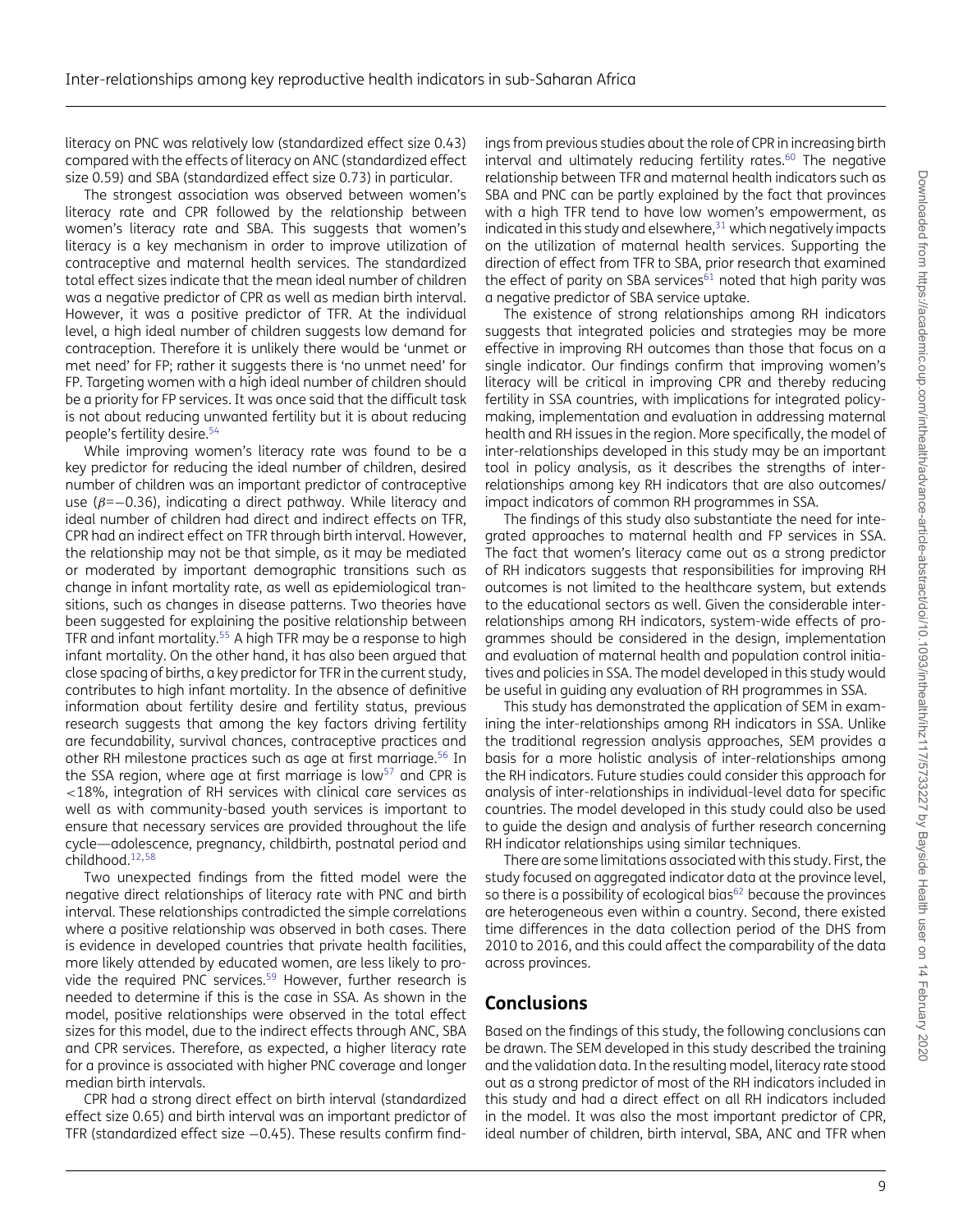indirect and direct effects were considered simultaneously. There existed moderate to high correlation among the RH indicators, suggesting that RH indicators are inter-related to each other in the SSA context. Maternal health indicators (especially SBA and PNC) and birth interval were influenced by the majority of RH indicators, and CPR was found to be the main predictor of birth interval. The ideal number of children had both a direct and indirect relationship with TFR. The key challenge in reducing fertility in SSA is to reduce people's fertility desire. This could mainly be addressed by enhancing integrated approaches, especially between the education and health sectors. This study applied aggregated data with time differences among surveys, therefore further research might be needed to assess the significance of the inter-relations using individual records.

**Authors' contributions:** MAW conceptualized the study, extracted the data, conducted data analysis and prepared the draft manuscript. DM provided statistical support on data analysis. JH, WM, DM and JB reviewed and revised the draft manuscript with substantial input. All authors read and approved the manuscript for submission.

**Competing interests:** None declared.

**Ethical approval:** Not required.

**Data sharing statement** This study used existing datasets from the DHS Program. Data are accessible free of charge on registration with the DHS Program from the DHS website: [https://dhsprogram.com/data/available](https://dhsprogram.com/data/available-datasets.cfm)[datasets.cfm](https://dhsprogram.com/data/available-datasets.cfm) and [https://www.statcompiler.com/en/.](https://www.statcompiler.com/en/)

**Acknowledgements:**The raw data were sourced from MEASURE DHS and ICF International through online access. The authors are grateful to the owners of the data for authorizing free access to all sub-Saharan Africa DHS data.

**Funding:** This work was supported by a postgraduate research award from the Swinburne University of Technology. MAW finalized the work while working as a research officer at the Burnet Institute.

## **References**

- <span id="page-9-0"></span>1 Titler MG. The evidence for evidence-based practice implementation. In: Hughes RG, editor. Patient safety and quality: an evidence-based handbook for nurses. Rockville, MD: Agency for Healthcare Research and Quality (US), 2008; chap. 7.
- <span id="page-9-1"></span>2 World Health Organization. The world health report 2000 – health systems: improving performance. Geneva: World Health Organization, 2000.
- <span id="page-9-2"></span>3 World Health Organization. Postpartum care of the mother and newborn: a practical guide: report of a technical working group. Geneva: World Health Organization; 1998. Available from: [https://apps.who.i](https://apps.who.int/iris/handle/10665/66439) [nt/iris/handle/10665/66439.](https://apps.who.int/iris/handle/10665/66439)
- <span id="page-9-3"></span>4 World Health Organization. Sexual and reproductive health. Available from: [http://www.who.int/topics/reproductive\\_health/en/.](http://www.who.int/topics/reproductive_health/en/)
- <span id="page-9-4"></span>5 Gill K, Pande R, Malhotra A. Women deliver for development. Lancet. 2007;370(9595):1347–1357.
- <span id="page-9-5"></span>6 World Health Organization. Managing complications in pregnancy and childbirth: a guide for midwives and doctors. Geneva: World Health Organization, 2003.
- <span id="page-9-6"></span>7 McIntosh CA, Finkle JL. The Cairo conference on population and development: a new paradigm? Popul Dev Rev. 1995;21(2):223–260.
- <span id="page-9-7"></span>8 United Nations. Millennium Development Goals report 2015. New York: United Nations, 2015.
- <span id="page-9-8"></span>9 Haub C, Gribble J, Jacobsen L. World population data sheet 2012. Washington, DC: Population Reference Bureau, 2012.
- <span id="page-9-9"></span>10 Ronsmans C, Graham WJ. Maternal mortality: who, when, where, and why. Lancet. 2006;368(9542):1189–1200.
- <span id="page-9-10"></span>11 Mutasa C, Paterson M. Africa and the millennium development goals: progress*,* problems, and prospects. Lanham, MD: Rowman & Littlefield, 2015.
- <span id="page-9-11"></span>12 Kerber KJ, de Graft-Johnson JE, Bhutta ZA, Okong P, Starrs A, Lawn JE. Continuum of care for maternal, newborn, and child health: from slogan to service delivery. Lancet. 2007;370(9595): 1358–1369.
- <span id="page-9-12"></span>13 World Health Organization. World health statistics 2016: Monitoring health statistics for the SDGs. Geneva: World Health Organization, 2016.
- <span id="page-9-13"></span>14 Magwaza S, Cooper D. Reproductive health service integration in South Africa. Nurs Stand. 2002;16(23):33–39.
- <span id="page-9-14"></span>15 Ringheim K, Gribble J, Foreman M. Integrating family planning and maternal and child health care: saving lives, money, and time. Int Fam Plan Perspect. 2007;33(1):6–12.
- <span id="page-9-15"></span>16 Population Services International. Reaching women in need of family planning at clinic immunization days. Available from: [https://www.](https://www.psi.org/publication/reaching-women-in-need-of-family-planning-at-clinic-immunization-days-2/) [psi.org/publication/reaching-women-in-need-of-family-planning-a](https://www.psi.org/publication/reaching-women-in-need-of-family-planning-at-clinic-immunization-days-2/) [t-clinic-immunization-days-2/.](https://www.psi.org/publication/reaching-women-in-need-of-family-planning-at-clinic-immunization-days-2/)
- <span id="page-9-16"></span>17 Lubben M, Mayhew SH, Collins C, Green A. Reproductive health and health sector reform in developing countries: establishing a framework for dialogue. Bull World Health Org. 2002;80(8):667–674.
- <span id="page-9-17"></span>18 Knowledge SUCCESS. Integrating family planning and maternal, newborn, and child health services. Available from: [https://www.k4hea](https://www.k4health.org/topics/integrating-FP-MNCH-services) [lth.org/topics/integrating-FP-MNCH-services.](https://www.k4health.org/topics/integrating-FP-MNCH-services)
- <span id="page-9-18"></span>19 Barber SL. Family planning advice and postpartum contraceptive use among low-income women in Mexico. Int Fam Plan Perspect. 2007;33(1):6–12.
- <span id="page-9-19"></span>20 World Health Organization. Pregnancy, childbirth, postpartum, and newborn care: a guide for essential practice. Geneva: World Health Organization, 2003.
- <span id="page-9-20"></span>21 Hatcher RA, Trussell J, Nelson AL, Cates W Jr, Stewart FH, Kowal D. Contraceptive technology. New York: Ardent Media, 2007.
- <span id="page-9-21"></span>22 Günther I, Harttgen K. Desired fertility and number of children born across time and space. Demography. 2016;53(1):55–83.
- <span id="page-9-22"></span>23 Feyisetan B, Casterline JB. Fertility preferences and contraceptive change in developing countries. Int Fam Plan Perspect. 2000;26(3):100–109.
- <span id="page-9-23"></span>24 Pritchett LH. The impact of population policies: reply. Popul Dev Rev 1994;20(3):621–630.
- <span id="page-9-24"></span>25 Pritchett LH. Desired fertility and the impact of population policies. Popul Dev Rev. 1994;20(1):1–55.
- <span id="page-9-25"></span>26 Bongaarts J. The impact of population policies: comment. Popul Dev Rev. 1994;20(3):616–620.
- <span id="page-9-26"></span>27 Bongaarts J. Population policy options in the developing world. Science. 1994;263(5148):771–776.
- <span id="page-9-28"></span>28 Owili PO, Muga MA, Chou YJ, Hsu YHE, Huang N, Chien LY. Relationship between women's characteristics and continuum of care for maternal health in Kenya: complex survey analysis using structural equation modeling. Women Health. 2016;57(8):942–961.
- <span id="page-9-29"></span>29 Alam N, Hajizadeh M, Dumont A, Fournier P. Inequalities in maternal health care utilization in sub-Saharan African countries: a multiyear and multi-country analysis. PLoS One. 2015;10(4): e0120922.
- 30 Woldegiorgis MA, Bhowmik J, Hiller JE, Mekonnen W. Trends in reproductive health indicators in Ethiopia: 2000–2014. Int J Healthcare. 2017;3(1):17–25.
- <span id="page-9-27"></span>31 Upadhyay UD, Gipson JD, Withers M, *et al.* Women's empowerment and fertility: a review of the literature. Soc Sci Med. 2014;115: 111–120.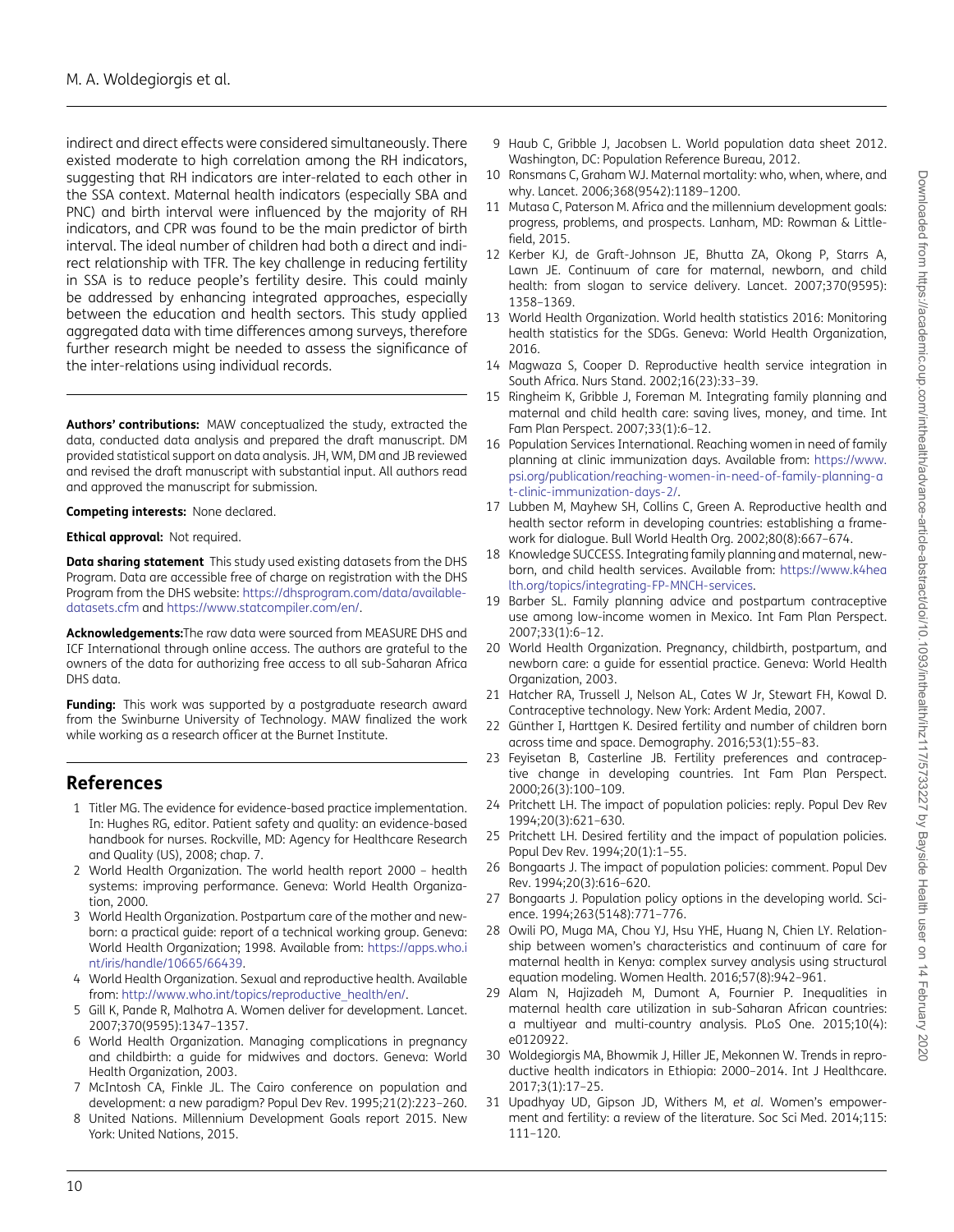- <span id="page-10-0"></span>32 Prata N, Fraser A, Huchko MJ, *et al.* Women's empowerment and family planning: a review of the literature. J Biosoc Sci. 2017;49(6):713–743.
- <span id="page-10-1"></span>33 Atuoye KN, Dixon J, Rishworth A, Galaa SZ, Boamah SA, Luginaah I. Can she make it? Transportation barriers to accessing maternal and child health care services in rural Ghana. BMC Health Serv Res 2015; 15:333.
- <span id="page-10-2"></span>34 Sondaal SFV, Browne JL, Amoakoh-Coleman M, *et al.* Assessing the effect of mHealth interventions in improving maternal and neonatal care in low-and middle-income countries: a systematic review. PLoS One. 2016;11(5): e0154664.
- <span id="page-10-3"></span>35 LeVine R, LeVine S, Schnell B. "Improve the women": mass schooling, female literacy, and worldwide social change. Harv Educ Rev. 2001;  $71(1):1 - 51$
- <span id="page-10-4"></span>36 Bongaarts J. The causes of educational differences in fertility in sub-Saharan Africa. Vienna Yearbook Popul Res. 2010;8(1):31–50.
- <span id="page-10-5"></span>37 DeWalt DA, Berkman ND, Sheridan S, Lohr KN, Pignone MP. Literacy and health outcomes. J Gen Intern Med. 2004;19(12): 1228–1239.
- <span id="page-10-6"></span>38 Kickbusch IS. Health literacy: addressing the health and education divide. Health Promot Int. 2001;16(3):289–297.
- <span id="page-10-7"></span>39 Lindau ST, Tomori C, Lyons T, Langseth L, Bennett CL, Garcia P. The association of health literacy with cervical cancer prevention knowledge and health behaviors in a multiethnic cohort of women. Am J Obstet Gynecol. 2002;186(5):938–943.
- <span id="page-10-8"></span>40 Singh K, Story WT, Moran AC. Assessing the continuum of care pathway for maternal health in South Asia and sub-Saharan Africa. Matern Child Health J. 2016;20(2):281–289.
- <span id="page-10-9"></span>41 Jöreskog KG. Testing structural equation models. In: Bolen KA, Long JS, editors. Testing structural equation models, Vol. 154. Newbury Park, CASage, 1993; p. 294–294.
- <span id="page-10-10"></span>42 DHS Program. Statcompiler. Available from: [https://dhsprogram.com/](https://dhsprogram.com/data/STATcompiler.cfm) [data/STATcompiler.cfm.](https://dhsprogram.com/data/STATcompiler.cfm)
- <span id="page-10-11"></span>43 DHS Program. Protecting the Privacy of DHS Survey Respondents. Available from: [http://dhsprogram.com/What-We-Do/Protecti](http://dhsprogram.com/What-We-Do/Protecting-the-Privacy-of-DHS-Survey-Respondents.cfm) [ng-the-Privacy-of-DHS-Survey-Respondents.cfm.](http://dhsprogram.com/What-We-Do/Protecting-the-Privacy-of-DHS-Survey-Respondents.cfm)
- <span id="page-10-12"></span>44 DHS Program. Demographic and Health Surveys methodology: standard recode manual for DHS 6. Demographic and Health Survey Toolkit of Methodology for the MEASURE DHS Phase III (2008–2013). Rockville, MD: DHS Program, 2014.
- <span id="page-10-13"></span>45 DHS Program. STATcompiler. Available from: [http://www.statcompile](http://www.statcompiler.com/) [r.com/.](http://www.statcompiler.com/)
- <span id="page-10-14"></span>46 MacCallum RC, Austin JT. Applications of structural equation modeling in psychological research. Annu Rev Psychol. 2000;51(1):201–226.
- <span id="page-10-15"></span>47 Morrison TG, Morrison MA, McCutcheon JM. Best practice recommendations for using structural equation modelling in psychological research. Psychology. 2017;8(9):1326–1341.
- <span id="page-10-16"></span>48 Hu L-t, Bentler PM. Cutoff criteria for fit indexes in covariance structure analysis: conventional criteria versus new alternatives. Struct Equat Model. 1999;6(1):1–55.
- <span id="page-10-17"></span>49 Bagozzi RP, Yi Y. Specification, evaluation, and interpretation of structural equation models. J Acad Market Sci. 2012;40(1):8–34.
- <span id="page-10-18"></span>50 Hooper D, Coughlan J, Mullen M. Structural equation modelling: guidelines for determining model fit. Electron J Business Res Methods. 2008;6(1):53–60.
- <span id="page-10-19"></span>51 Marmot M, Friel S, Bell R, Houweling TAJ, Taylor S. Closing the gap in a generation: health equity through action on the social determinants of health. Lancet. 2008;372:1661–1669.
- <span id="page-10-20"></span>52 Woldegiorgis MA, Hiller JE, Mekonnen W, Bhowmik J. Measurement of reproductive health indicators in Ethiopia: a mixed method study. J Public Health. 2017;25(5):491–502.
- <span id="page-10-21"></span>53 Graham WJ, Bell JS, Bullough CH. Can skilled attendance at delivery reduce maternal mortality in developing countries? Safe motherhood strategies: a review of the evidence. In: De Brouwere V, Van Lerberghe W, editors. Safe motherhood strategies: a review of the evidence. Studies in Health Services Organisation and Policy; 2001.
- <span id="page-10-22"></span>54 Bongaarts J. The measurement of wanted fertility. Popul Dev Rev. 1990;16(3):487–506.
- <span id="page-10-23"></span>55 Scrimshaw SC. Infant mortality and behavior in the regulation of family size. Popul Dev Rev. 1978;4(3):383–403.
- <span id="page-10-24"></span>56 Omran AR. The epidemiologic transition: a theory of the epidemiology of population change. Milbank Q. 2005;83(4):731–757.
- <span id="page-10-25"></span>57 Walker J-A. Early marriage in Africa – trends, harmful effects and interventions. Afr J Reprod Health. 2012;16(2):231–240.
- <span id="page-10-26"></span>58 Tylee A, Haller DM, Graham T, Churchill R, Sanci LA. Youth-friendly primary-care services: how are we doing and what more needs to be done? Lancet. 2007;369(9572):1565–1573.
- <span id="page-10-27"></span>59 Rayner J-A, HL ML, Forster DA, Peters L, Yelland J. A statewide review of postnatal care in private hospitals in Victoria, Australia. BMC Pregnancy and Childbirth. 2010;10:26.
- <span id="page-10-28"></span>60 Cleland J, Conde-Agudelo A, Peterson H, Ross J, Tsui A. Contraception and health. Lancet. 2012;380(9837):149–156.
- <span id="page-10-29"></span>61 Johnson FA, Padmadas SS, Matthews Z. Are women deciding against home births in low and middle income countries? PLoS One. 2013;8(6): e65527.
- <span id="page-10-30"></span>62 McLaren L, Hawe P. Ecological perspectives in health research. J Epidemiol Community Health. 2005;59(1):6–14.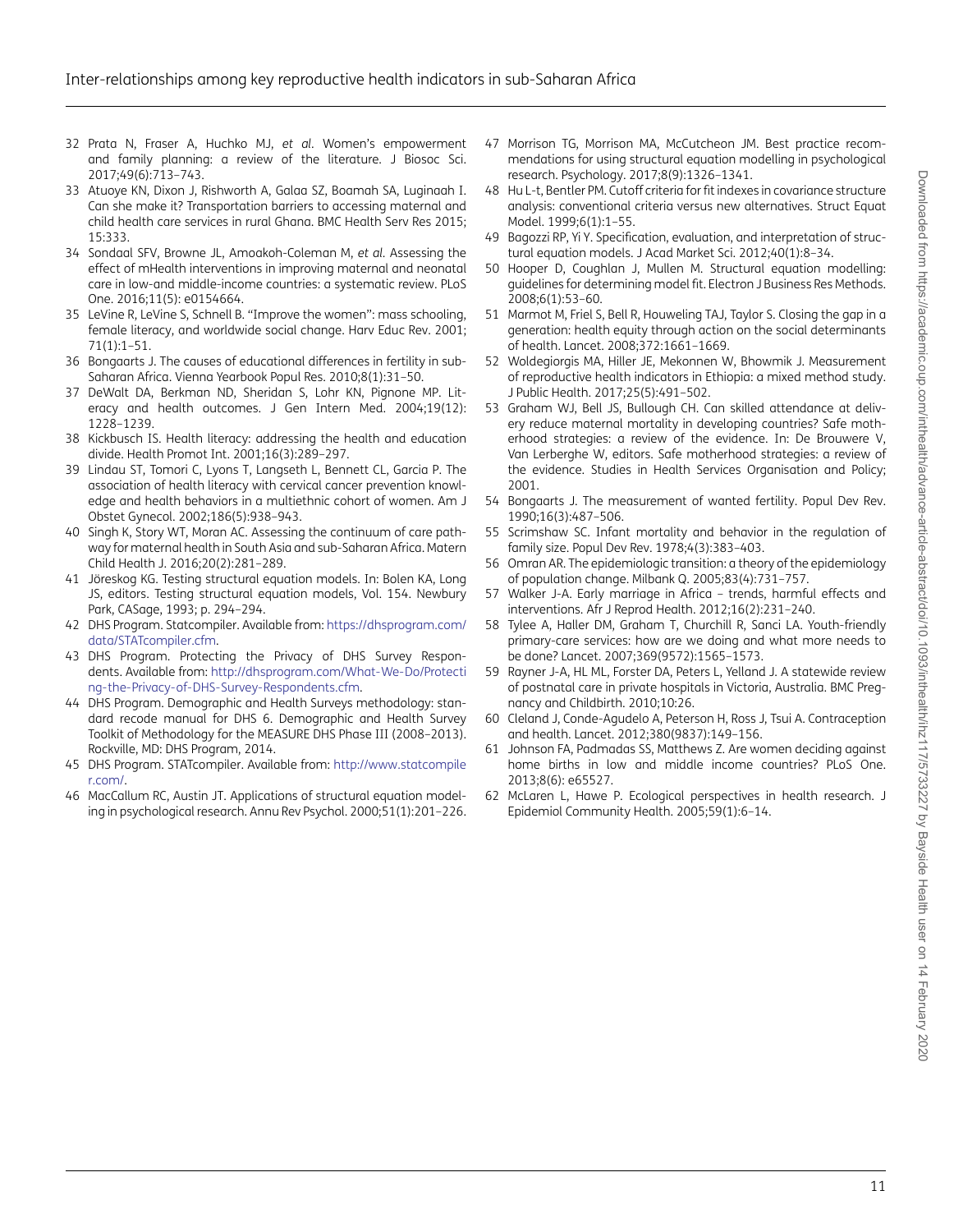## **Appendix 1**

| Country                  | <b>DHS</b><br>period | $(N=391)$ | are literate,<br>$\%$ | Provinces, n Women who Final say in all Access to<br>of the<br>decisions, % |      | Worked in the<br>electricity, % last 12 months, childbearing,<br>$\%$ | Teenagers<br>$\%$ | Problems in<br>accessing<br>healthcare <sup>a</sup> , % | Wife beating<br>justified <sup>b</sup> ,<br>$\%$ | No access<br>to mass<br>media, % |
|--------------------------|----------------------|-----------|-----------------------|-----------------------------------------------------------------------------|------|-----------------------------------------------------------------------|-------------------|---------------------------------------------------------|--------------------------------------------------|----------------------------------|
| Angola                   | $2015 -$<br>2016     | 18        | 58.1                  | 65.4                                                                        | 41.6 | 65.1                                                                  | 34.5              | 70.2                                                    | 25.2                                             | 26.2                             |
| Benin                    | $2011 -$<br>2012     | 18        | 35.1                  | 48.3                                                                        | 38.4 | 63.6                                                                  | 16.5              | 68.6                                                    | 16.2                                             | 45.7                             |
| Burkina<br>Faso          | 2010                 | 14        | 22.5                  | 12.0                                                                        | 13.1 | 74.8                                                                  | 23.6              | 78.5                                                    | 43.5                                             | 48.1                             |
| Burundi                  | 2010                 | 5         | 61.5                  | 49.6                                                                        | 5.3  | 73.4                                                                  | 9.6               | 86.0                                                    | 72.9                                             | 38.7                             |
| Cameroon                 | 2011                 | 17        | 69.2                  | 23.7                                                                        | 53.7 | 62.2                                                                  | 25.2              | 39.0                                                    | 46.5                                             | 40.1                             |
| Chad                     | $2014-$<br>2015      | 21        | 22.1                  | 17.4                                                                        | 7.7  | 42.9                                                                  | 35.9              | 29.3                                                    | 73.5                                             | 81.4                             |
| Comoros                  | 2012                 | 3         | 63.3                  | 34.6                                                                        | 69.3 | 36.6                                                                  | 11.3              | 78.2                                                    | 39.0                                             | 38.0                             |
| Congo                    | $2011 -$<br>2012     | 14        | 82.2                  | 28.4                                                                        | 41.6 | 64.2                                                                  | 32.9              | 72.8                                                    | 60.7                                             | 34.8                             |
| Cote<br>d'Ivoire         | $2011 -$<br>2012     | 11        | 37.7                  | 23.6                                                                        | 55.8 | 67.1                                                                  | 29.6              | 77.6                                                    | 47.9                                             | 45.5                             |
| Democratic               | $2013-$              | 11        | 63.8                  | 33.5                                                                        | 13.5 | 67.2                                                                  | 27.2              | 76.0                                                    | 74.8                                             | 66.3                             |
| Republic of<br>the Congo | 2014                 |           |                       |                                                                             |      |                                                                       |                   |                                                         |                                                  |                                  |
| Ethiopia                 | 2016                 | 11        | 42.0                  | 70.6                                                                        | 25.6 | 33.3                                                                  | 12.5              | 70.0                                                    | 63.0                                             | 73.6                             |
| Gabon                    | 2012                 | 14        | 88.7                  | 43.7                                                                        | 89.3 | 43.7                                                                  | 27.6              | 80.8                                                    | 50.2                                             | 7.5                              |
| Gambia                   | 2013                 | 8         | 45.0                  | 39.2                                                                        | 44.5 | 42.6                                                                  | 17.5              | 43.0                                                    | 58.4                                             | 29.6                             |
| Ghana                    | 2014                 | 11        | 67.1                  | 61.6                                                                        | 78.3 | 73.4                                                                  | 14.2              | 50.7                                                    | 28.3                                             | 30.8                             |
| Kenya                    | 2014                 | 8         | 87.8                  | 55.8                                                                        | 36.0 | 61.4                                                                  | 18.1              | 46.1                                                    | 41.8                                             | 22.9                             |
| Lesotho                  | 2014                 | 10        | 97.0                  | 65.4                                                                        | 27.8 | 37.8                                                                  | 19.1              | 41.8                                                    | 33.3                                             | 31.7                             |
| Liberia                  | 2013                 | 20        | 47.9                  | 65.9                                                                        | 9.8  | 54.9                                                                  | 31.3              | 62.3                                                    | 42.5                                             | 55.5                             |
| Malawi                   | $2015 -$<br>2016     | 38        | 72.1                  | 46.9                                                                        | 10.8 | 62.6                                                                  | 29.0              | 73.9                                                    | 16.3                                             | 62.8                             |
| Mali                     | $2012 -$<br>2013     | 9         | 20.6                  | 8.9                                                                         | 25.6 | 42.6                                                                  | 39.3              | 58.6                                                    | 76.3                                             | 45.8                             |
| Namibia                  | 2013                 | 17        | 93.4                  | 74.6                                                                        | 47.4 | 42.7                                                                  | 18.6              | 43.3                                                    | 28.2                                             | 27.1                             |
| Niger                    | 2012                 | 10        | 14.0                  | 12.3                                                                        | 14.4 | 24.5                                                                  | 40.4              | 70.2                                                    | 59.6                                             | 59.0                             |
| Nigeria                  | 2013                 | 6         | 53.1                  | 31.3                                                                        | 55.6 | 61.8                                                                  | 22.5              | 51.0                                                    | 34.7                                             | 50.4                             |
| Rwanda                   | $2014-$<br>2015      | 5         | 80.2                  | 65.4                                                                        | 22.8 | 77.7                                                                  | 7.3               | 58.6                                                    | 41.4                                             | 36.2                             |
| Sierra<br>Leone          | 2013                 | 18        | 35.5                  | 45.4                                                                        | 13.5 | 68.1                                                                  | 27.9              | 71.9                                                    | 62.8                                             | 56.2                             |
| Tanzania                 | $2015 -$<br>2016     | 39        | 76.8                  | 35.2                                                                        | 22.5 | 72.3                                                                  | 26.7              | 65.5                                                    | 58.0                                             | 46.1                             |
| Togo                     | $2013-$<br>2014      | 7         | 52.3                  | 29.4                                                                        | 45.7 | 70.3                                                                  | 16.5              | 65.7                                                    | 28.7                                             | 39.4                             |
| Uganda                   | 2011                 | 8         | 64.2                  | 37.5                                                                        | 14.6 | 69.3                                                                  | 23.8              | 64.9                                                    | 58.3                                             | 21.0                             |
| Zambia                   | $2013 -$<br>2014     | 10        | 67.5                  | 53.8                                                                        | 27.9 | 48.8                                                                  | 28.5              | 50.2                                                    | 46.9                                             | 34.1                             |
| Zimbabwe                 | 2015                 | 10        | 94.4                  | 72.1                                                                        | 33.7 | 41.3                                                                  | 21.6              | 58.6                                                    | 38.7                                             | 45.2                             |

**Table A1.** Background characteristics of the women surveyed

aAccess to healthcare: Problem in any of the following issues: knowing where to go for treatment, getting permission to go for treatment, getting money for treatment, distance to health facility, having to take transport, not wanting to go alone, concern that there may not be female privacy.  $^{\rm b}$ Wife beating: Attitude towards wife beating for any of the following reasons: burns food, argues with husband, goes out without telling husband, neglects children, refuses to have sex with husband.